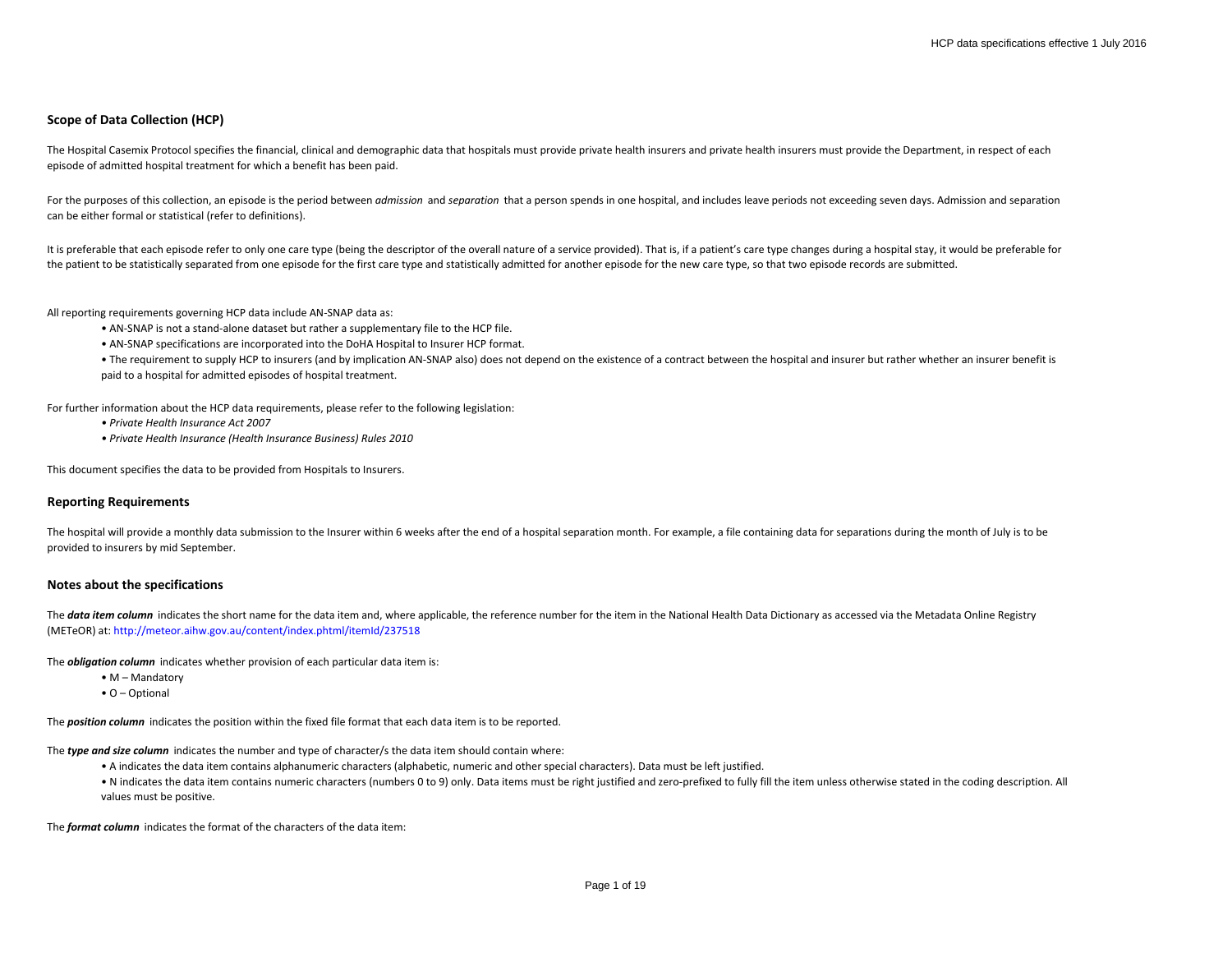• DDMMYYYY indicates the data item contains date information where DD represents the day, MM represents the month and YYYY represents the century and year. For example, 5 July 2006 would be

- *hhmm* indicates the data item contains time information based on a 24-hour clock, where hh represents the hour and mm represents the minutes. For example 2.35pm would be entered 1435.
- *blank filled* , in relation to a data item, means that the data item is filled with blank spaces.
- *zero filled* , in relation to a data item, means that the data item is filled with zeros.
- *zero prefix* means that leading zeros are to be inserted if necessary to ensure that the number of characters in the entry matches the data item size specified for the item.
- Charges & Benefits supply in dollars and cents (omit decimal point) with leading zeros to fully fill item. Negative amounts are permitted for reversals. An entry of 000000000 means that no

See the coding description column for any other special formatting requirements.

The *repetition column* indicates the number of times the data item is repeated within the data file.

The **coding description column** provides the definition for the data item, valid values and any additional information to clarify what data should be reported and how. If a METeOR data item exists, refer to the National Health Data Dictionary for definition and collection methods.

The *edit rules column* outlines the edit checks the Department will run the data through using the Check-It software. These are split into critical errors where data will be rejected and warnings where data will be identified.

The *error codes column* indicates the error code attributed to each of the edit checks.

### **Definitions/acronyms**

**ACHI** means the Australian Classification of Health Interventions.

*ADA* means the Australian Dental Association.

*AN-SNAP* means the Australian National Sub‑Acute and Non‑Acute Patient Classification System.

**CCU** means the coronary care unit of a hospital.

contracted doctor means a doctor who has entered into an agreement with a private health insurer where the doctor agrees to accept payment by the insurer in relation to treatment provided to the insured person.

contracted hospital means a hospital which has entered into an agreement with a private health insurer to accept payment in relation to an episode of hospital treatment for an insured person under a complying health product.

*DRG* means the Australian Refined Diagnosis Related Group.

*episode* means the period of admitted patient care between a formal or statistical **admission** and a formal or statistical **separation**, characterised by only one care type.

*FIM* means functional independence measure and is the outcome measure used for **overnight-stay rehabilitation patients**.

*formal admission* , in relation to a person, means the administrative process used by a hospital to record the commencement of accommodation, care or treatment of the person.

*formal separation* , in relation to a person, means the administrative process used by a hospital to record the cessation of accommodation, care or treatment of the person.

**HDU** means the high dependency unit of a hospital.

*Hospital* means a facility for which there is in force a Ministerial declaration that the facility is hospital under subsection 121-5(6) of the *Private Health Insurance Act 2007* .

Hospital treatment is treatment (including the provision of goods and services) provided to a person with the intention to manage a disease, injury or condition, either at a hospital or with direct involvement of the hospital, by either a person who is authorised by a hospital to provide the treatment or under the management or control of such a person (subsection 121-5, *Private Health Insurance Act 2007* ).

Exclusions to hospital treatment (eg treatment provided in an emergency department of a hospital) are specified in the Private Health Insurance (Health Insurance Business) Rules 2010, Part 3, Rule 8.

Inclusions to hospital treatment (eg some Chronic Disease Management Programs not involving prevention) are specified in the Private Health Insurance (Health Insurance Business) Rules 2010, Part 3.

Hospital-in-the-home means the provision of care to hospital admitted patients in their place of residence as a substitute for hospital accommodation. Place of residence may be permanent or temporary (METeOR glossary item ID: 327308) .

*Hospital-in-the-home care days* means the total number of days between HiTH commencement date and HiTH completion date.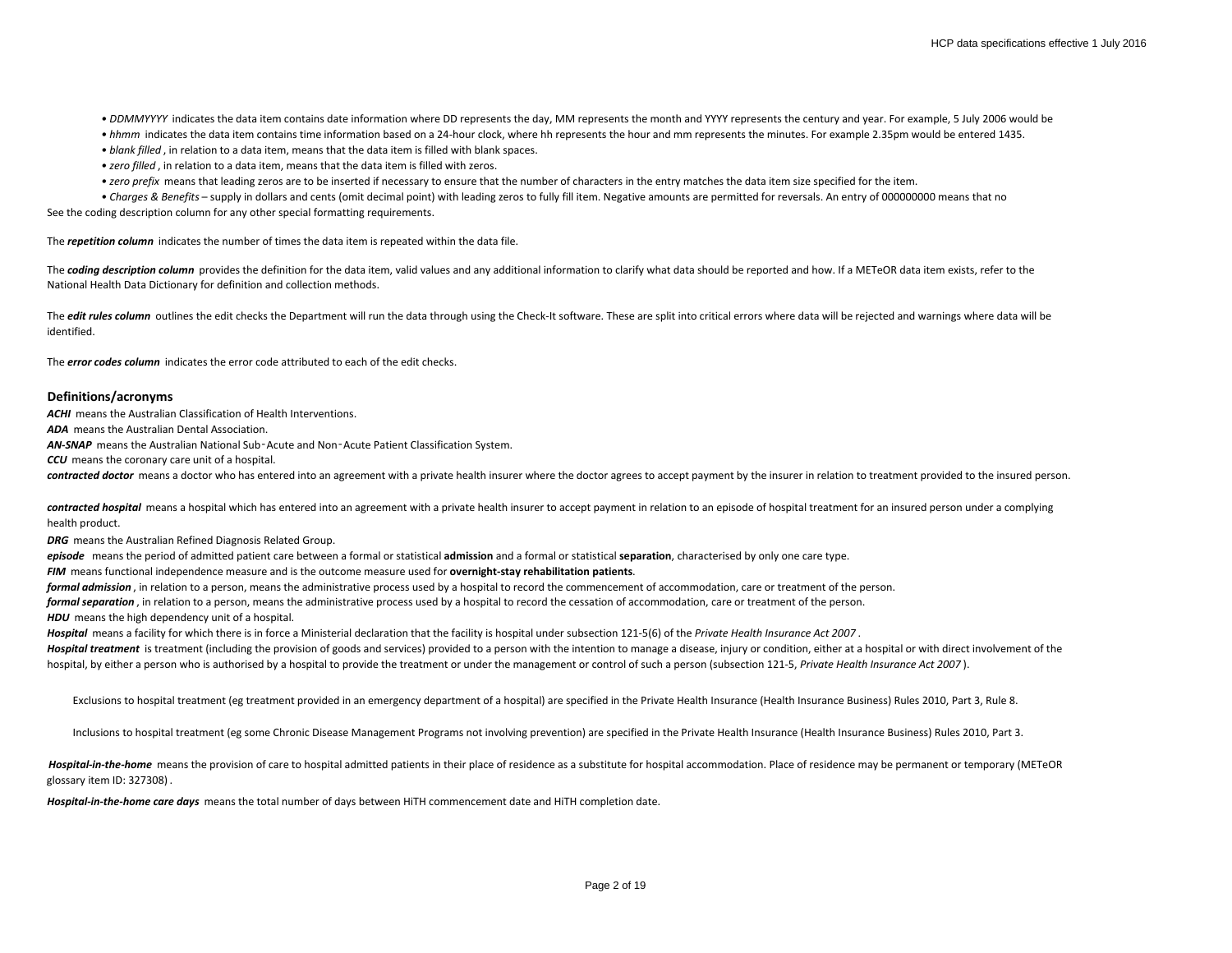*ICD-10-AM* means 'The International Statistical Classification of Diseases and Related Health Problems, 10th revision, Australian Modification, published by the National Centre for Classification in Health (Australia).

*ICU* means the intensive care unit of a hospital.

*insurer* means a private health insurer.

*MBS* means the Medicare Benefits Schedule, comprising:

(a) the Health Insurance (Diagnostic Imaging Services Table) Regulations 2005; and

(b) the Health Insurance (General Medical Services Table) Regulations 2005; and

(c) the Health Insurance (Pathology Services Table) Regulations 2005;

as in force from time to time, or any Regulations made in substitution for those Regulations.

*METeOR* (metadata online registry) for national data standards.

*miscellaneous service code* means any miscellaneous hospital-specific or insurer-specific non-MBS billing code.

*NHDD* means the (most current version of the) 'National Health Data Dictionary'.

*NICU* means the neonatal intensive care unit of a hospital.

*overnight*‑*stay patient* means a person who is admitted to and separates from a hospital on different dates.

*PHIAC means* Private Health Insurance Administration Council

*PICU* means the paediatric intensive care unit of a hospital.

procedure means clinical intervention that is surgical in nature, carries a procedural risk, carries an anaesthetic risk, requires specialised training, and/or requires special facilities or equipment only available in an acute care setting

*same-day patient* means a person who is admitted to and separates from a hospital on the same date.

**SCN** means the special care nursery of a hospital.

*special character* means a character that has a visual representation but is not an alphanumeric character, ideogram or blank space.

statistical admission, in relation to a person, means the administrative process used by a hospital to record the commencement of a new episode of care that provides the person with a new care type during a single hospital stay.

statistical separation, in relation to a person, means the administrative process used by a hospital to record the cessation of an episode of care of the person during a single hospital stay.

### **Guide for Use**

Accommodation charges/benefits - refer to private, shared or high dependency accommodation for any Accommodation Type (i.e. advanced surgical, surgical, medical, rehabilitation, obstetrics, and psychiatry). All hospital episodes must have a charge/benefit component relating to accommodation, unless it was bundled, or the hospital billed a procedure-only fee. Therefore, cases such as chemotherapy should either have a charge/benefit component in "bundled" or "accommodation" or "theatre". They should not be reported as "other".

AN-SNAP Collection - the AN-SNAP collection is a separate data collection to the episode record for rehabilitation, which provides specific information regarding the functional gains of patients undergoing rehabilitation, as well as the AN-SNAP class for overnight admitted patients. It is expected that one AN-SNAP record be reported for each overnight admitted rehabilitation program, and one AN-SNAP record be reported for an entire episode of care consisting of multiple same day visits. The AN-SNAP record should be linked to the episode with the same separation date.

AN-SNAP Class - The AN-SNAP class allocated to each overnight admitted patient is in part determined by their FIM admission score. Given the FIM is not collected for same-day patients it is impossible to allocate same-day patients an AN-SNAP class.

*Bundled charges/benefits* - refer to an aggregate of 2 or more charges billed by the hospital/paid by the insurer, such as case payments by DRG or MBS.

*CCU charges, benefits, days and hours* - exclude ICU, SCN, NICU, PICU and HDU in calculations.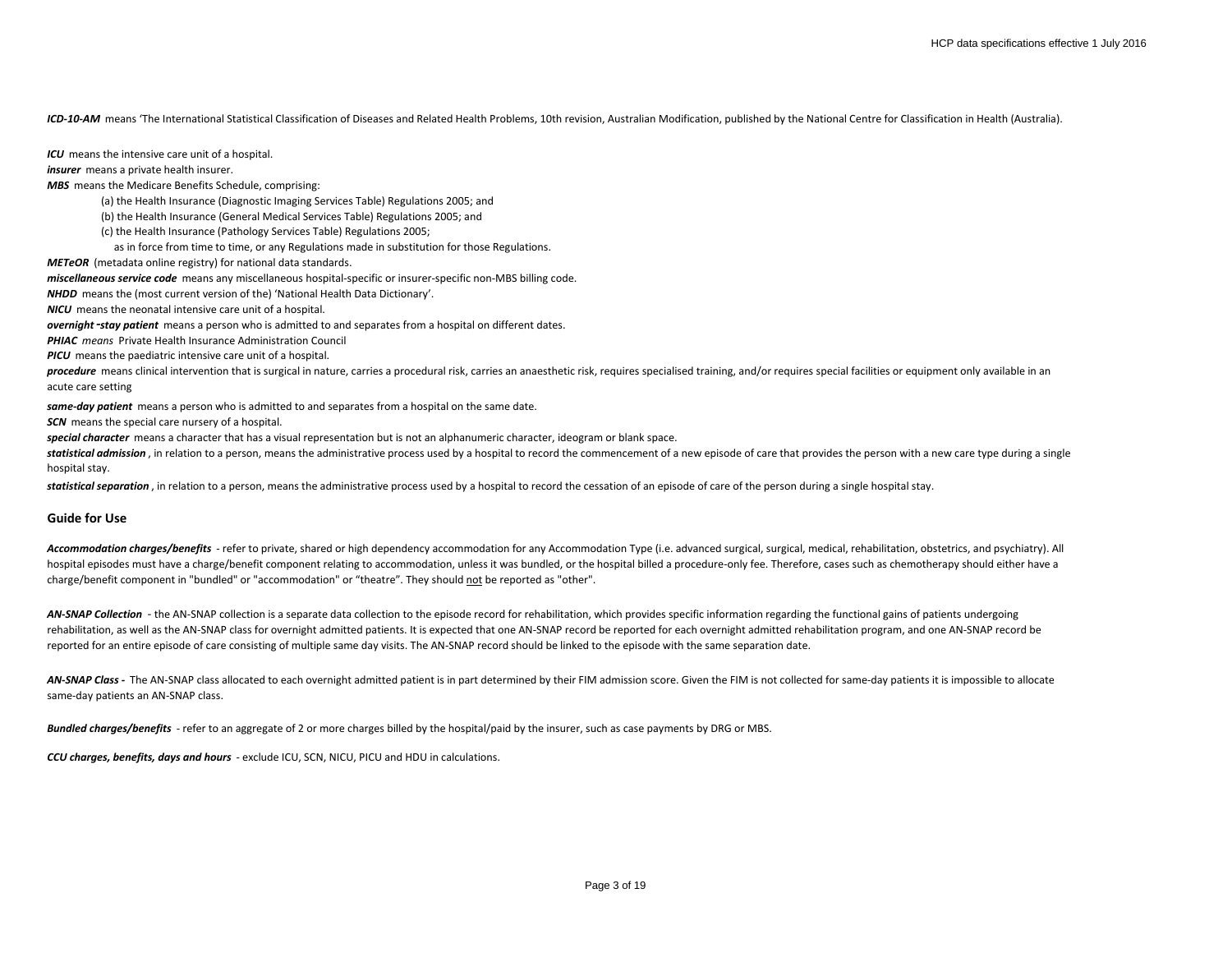Functional Independence Measure - The FIM score is used to measure functional improvement and is comprised of 18 items (13 motor items and 5 cognition items) with a maximum score of seven and a minimum score of one. Total scores can range from 18 to 126. Admission scores must be collected within 72 hours after the admission. Discharge scores must be collected within 72 hours of discharge, unless the patient died during the episode. Guide for collecting the AROC inpatient data set should be followed for scoring the FIM. This applies to AN-SNAP admission and discharge FIM scores for overnight-stay patients. The FIM is not collected for same-day patients.

*Hospital-in-the-home (HITH) -* Episodes which include HITH services should be reported in a manner consistent with claiming practice. For example,

(a) HITH services which are part of an admitted psychiatric program and are claimed as a single same day service must be reported as single same day episode. This includes psychiatric patients that remain in an admitted HITH program over extended periods of time.

(b) If hospital claims are submitted to insurers at the conclusion of the admitted psychiatric HITH program, then one episode must be reported spanning the length of the program.

*ICU charges, benefits, days and hours* - include NICU and PICU; exclude SCN, CCU or HDU in calculations.

*Infant weight neonate* **-** For live births (http://meteor.aihw.gov.au/content/pop/index.phtml/itemId/265594), birth weight (http://meteor.aihw.gov.au/content/pop/index.phtml/itemId/265625) should preferably be measured within the first hour of life before significant postnatal weight loss has occurred. While statistical tabulations include 500 g groupings for birth weight, weights should not be recorded in those groupings. The actual weight should be recorded to the degree of accuracy to which it is measured. In perinatal collections the birth weight is to be provided for live born and stillborn babies.

Minutes in Theatre - from the time the patient entered the operating theatre or procedure room until the time the patient left the operating theatre or procedure room. For example, coronary angiography/angioplasty, lithotripsy and ECT must have minutes of operating theatre time reported, even though they are performed in a procedure room rather than a theatre.

Other charges/benefits - refer to services which cannot be categorised as accommodation, theatre, labour, ICU, pharmacy, prosthesis, bundled, SCN, CCU or HITH. It excludes ex-gratia charges, television, phone calls, extra meals, FED, reversals or journal adjustments.

Palliative care status and days - calculations to include care provided in: a palliative care unit; a designated palliative care program; or under the principal clinical management of a palliative care physician or in the opinion of the treating doctor, when the principal clinical intent of care is palliation.

Principal MBS item - select on the basis of: (a) the patient's first visit to a theatre or procedure room/coronary angiography suite; and (b) the MBS with the highest benefit amount. The principal MBS item relates to theatre or procedure room/angiography suite, and not to the medical item billed by the doctor. It may not necessarily correlate to the Principal Procedure Code. For example, renal dialysis, coronary angiography/ angioplasty, same-day chemotherapy, lithotripsy, ECT and sleep studies must have an MBS item number reported, even though they are procedure room rather than theatre. Where possible, any services that do not have a valid MBS item should be reported in the Miscellaneous Service Code item (item 53).

Principal Item Date - The date on which the principal MBS item is carried out. If there is no principal MBS item, then the date that the first Miscellaneous Service Code item was carried out may optionally be entered.

**Qualified days for newborns** - The number of qualified days is calculated with reference to the date of admission, date of separation and any other date(s) of change of qualification status: the date of admission is counted if the patient was qualified at the end of the day; the date of change to qualification status is counted if the patient was qualified at the end of the day; the date of separation is not counted, even if the patient was qualified on that day. The normal rules for calculations of patient days apply. To determine if newborn days are qualified days, see the METeOR definition for Newborn Qualification Status (Metadata glossary item 327254) .

*SCN charges, benefits, days and hours* - exclude NICU, ICU, CCU, PICU and HDU in calculations.

Secondary MBS item - The secondary MBS items relate to theatre, and not to the medical item billed by the doctor. It may not always correlate to the Procedure Codes (ICD-10-AM). Where possible, any services that do not have a valid MBS item should be reported in the Miscellaneous Service Code item (item 53).

*Theatre charges/benefits* - refer to a theatre/procedure room/angiography suite. This applies to theatre charges, benefits and minutes in theatre.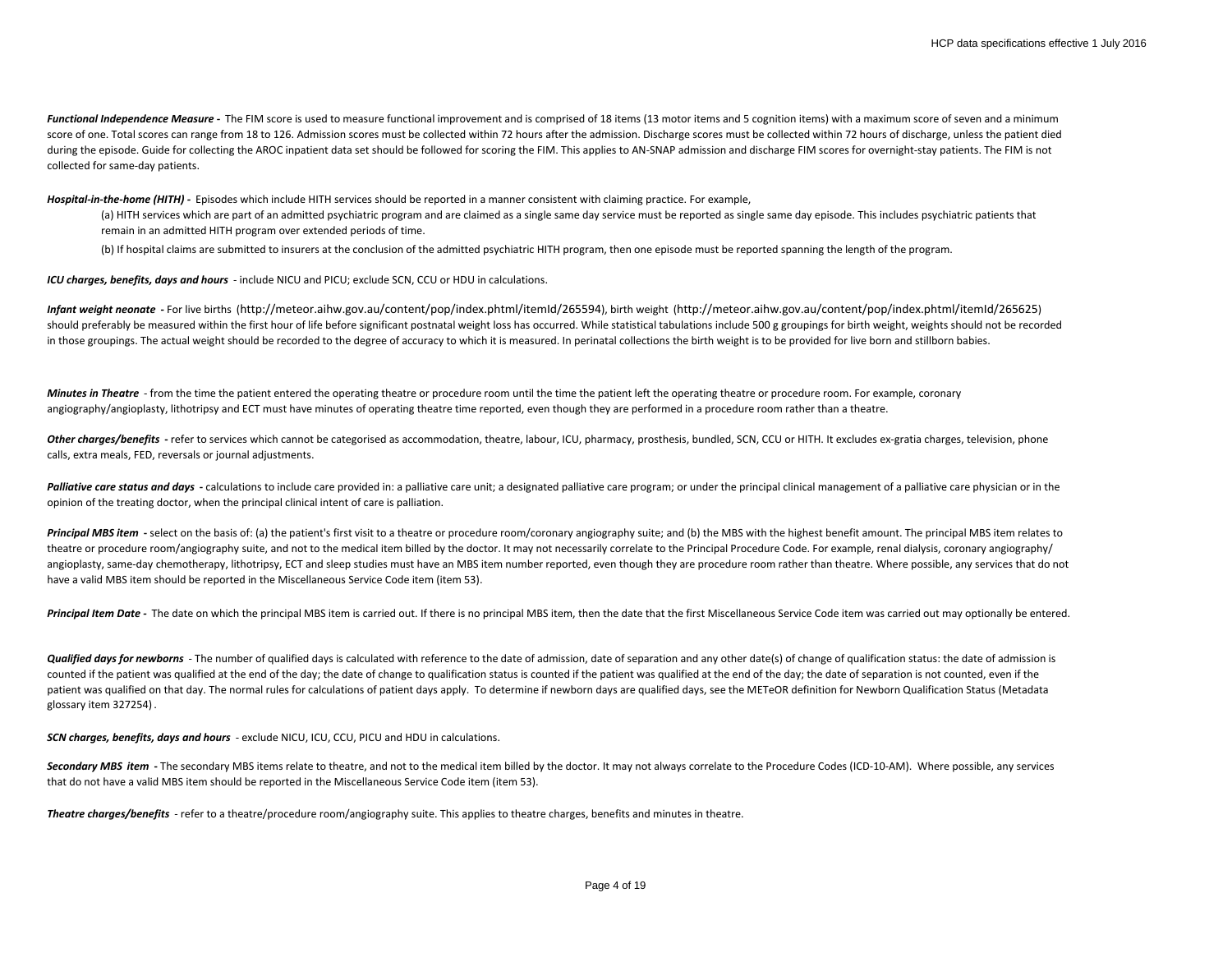*Re-admission within 28 days* - Planned re-admission refers to planned re-admission within 28 days from this or another hospital. Note: do not include transfers from another hospital as re-admissions.

### **Data Quality**

## *Error Codes*

- $1<sup>st</sup>$  Character represents the type of record i.e. E (episode) and A (AN-SNAP)
- 2<sup>nd</sup> Character W (represents a warning where an edit rule has been identified)– the record will be accepted and insurers notified
- $2^{nd}$  Character E (represents an error where an edit rule has failed) the record will be rejected and insurers notified

# **Further information**

For further information about the HCP requirements, please see the following websites: General information about the data collection including AN-SNAP, health insurer codes, reports and software [www.health.gov.au/casemix](http://www.health.gov.au/casemix) List of Hospital provider numbers To request a list of hospital provider numbers please email: declarations@health.gov.au Metadata and health dictionary specifications <http://meteor.aihw.gov.au/content/index.phtml/itemId/181162> For private health insurance industry information [http://www.apra.gov.au/](http://www.phiac.gov.au/)

Commonwealth Prosthesis list

<http://www.health.gov.au/internet/main/publishing.nsf/Content/health-privatehealth-prostheseslist.htm>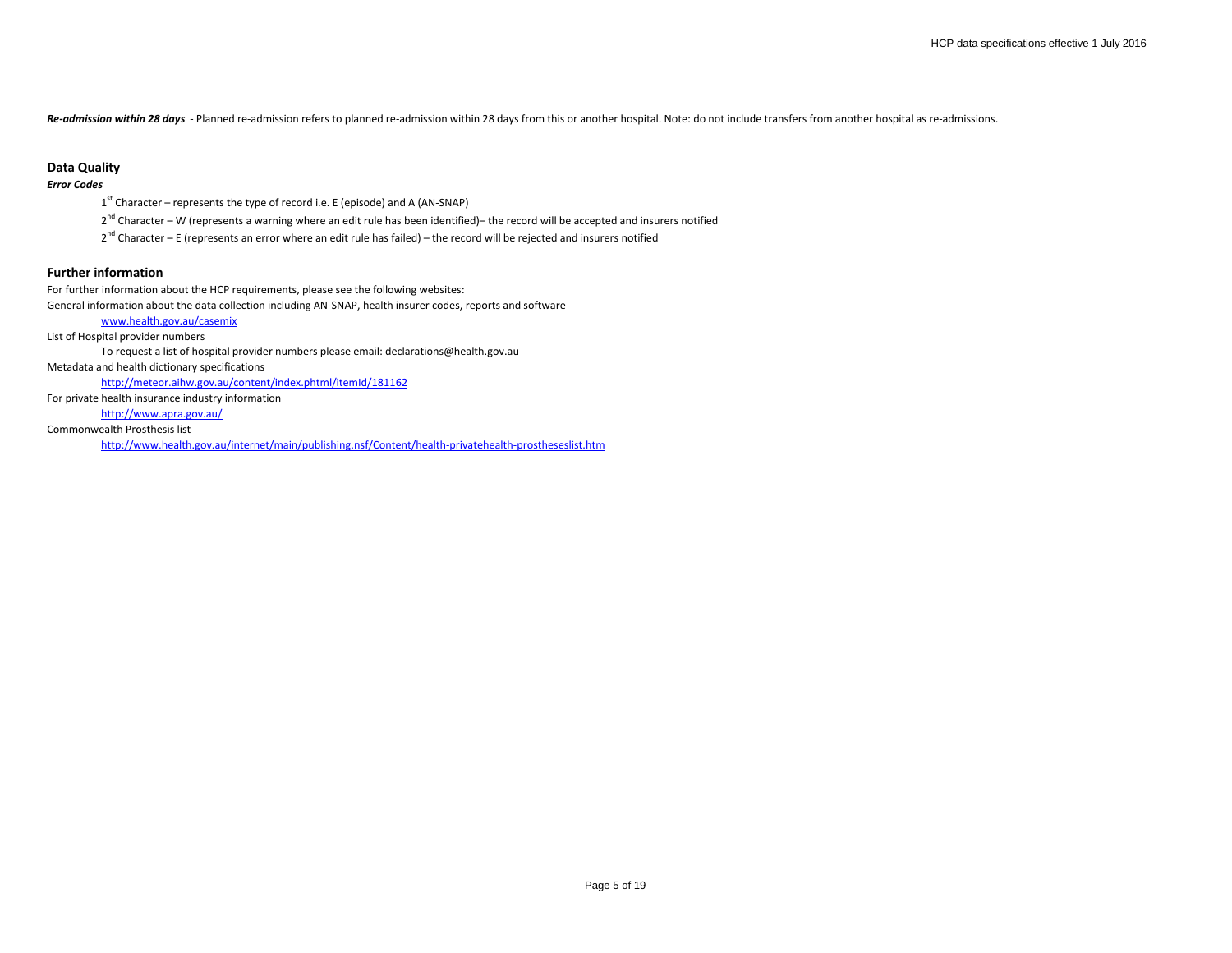|                | Item No Data Item        | Obligation |           | Position Type & Size | Format          | <b>Comments</b>                                                                                                                                                                    | <b>Edit Rules</b>                                                                                                                                                       | <b>Error Code/s</b> |
|----------------|--------------------------|------------|-----------|----------------------|-----------------|------------------------------------------------------------------------------------------------------------------------------------------------------------------------------------|-------------------------------------------------------------------------------------------------------------------------------------------------------------------------|---------------------|
|                | <b>Provider Number</b>   | M          | $1 - 8$   | A(8)                 |                 | NNNNNNNA The Commonwealth-issued hospital provider number (must be 8 characters,<br>include leading zero)                                                                          | <b>Reject</b> the file if not a valid 8 character<br>Commonwealth provider number                                                                                       | HE01                |
| $\overline{2}$ | Insurer/Group Identifier | М          | $9 - 11$  | A(3)                 |                 | The insurer identifier selected from the list of registered private health insurers<br>or the code for the group of insurers (e.g. AHS for Australian Health Service<br>Alliance). |                                                                                                                                                                         |                     |
|                | Disk Reference number    | M          | 12-19     | A(8)                 |                 | Number identifies the file/disk ID                                                                                                                                                 |                                                                                                                                                                         |                     |
|                | Date Prepared            | M          | $20 - 27$ | A(8)                 |                 | DDMMYYYY The date data was prepared by hospital                                                                                                                                    | Reject the file if not in format<br><b>DDMMYYYY</b>                                                                                                                     | HE04                |
|                | Number of records        | М          | 28-31     | N(4)                 |                 | The number of episodes on file/disk                                                                                                                                                | Reject the file if mismatch on Episode<br>record count<br><b>Reject</b> the file if not numeric                                                                         | H E05<br>HE05.1     |
|                | Test Flag                | M          | 32        | A(1)                 |                 | T=Test. P=Production                                                                                                                                                               |                                                                                                                                                                         |                     |
|                | <b>Resubmitted Disk</b>  | M          | 33        | A(1)                 |                 | Indicates if the file/disk is being resubmitted Y/N                                                                                                                                |                                                                                                                                                                         |                     |
| 8              | Period From              | M          | 34-41     | A(8)                 | <b>DDMMYYYY</b> | Period starting (separation month)                                                                                                                                                 | <b>Reject</b> the file if not in format<br><b>DDMMYYYY</b><br>Reject the file if not within date period<br>applicable for month year specified in<br>physical file name | HE08<br>HE08.1      |
|                | Period to                | M          | 42-49     | A(8)                 | <b>DDMMYYYY</b> | Period ending (separation month)                                                                                                                                                   | <b>Reject</b> the file if not in format<br><b>DDMMYYYY</b>                                                                                                              | <b>HE09</b>         |
| 10             | <b>HCP Version</b>       | М          | 50-53     | N(4)                 |                 | HCP version 0900                                                                                                                                                                   |                                                                                                                                                                         |                     |
|                | <b>ICD Version</b>       | М          | 54-57     | N(4)                 |                 | ICD version 10.9=1009                                                                                                                                                              | Reject if not a valid ICD version                                                                                                                                       | <b>HE11</b>         |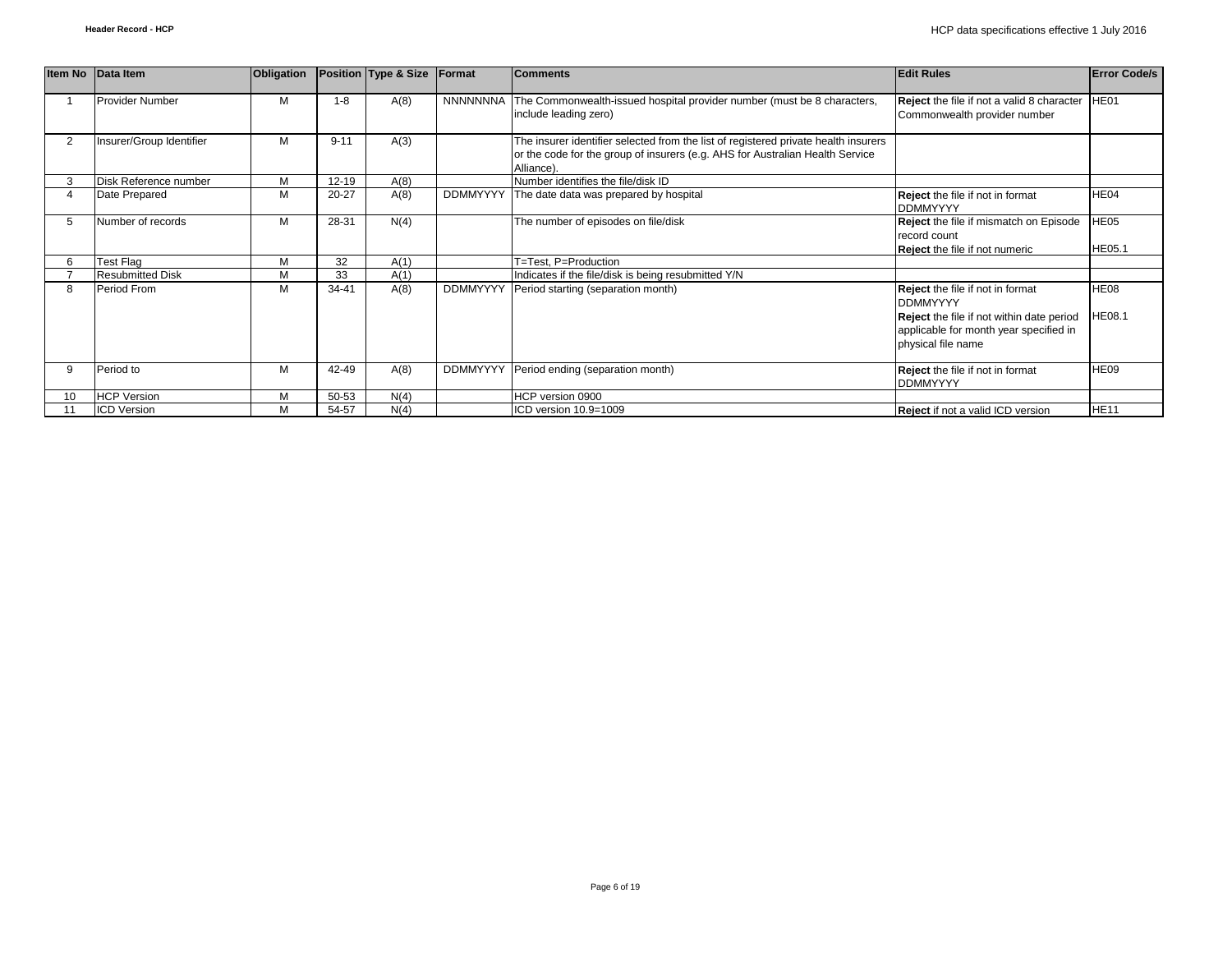|    | No Data Item                      | <b>METeOR</b><br>identifier | <b>ECLIPSE</b><br>identifier | Obligation Position Position Type & | <b>Start</b>    | End | size  | Format                            | <b>Repetition Coding description</b>                                                                                                                                                                                                                                                                                            | <b>Edit Rules</b>                                                                                                                     | Error<br>code/s                            |
|----|-----------------------------------|-----------------------------|------------------------------|-------------------------------------|-----------------|-----|-------|-----------------------------------|---------------------------------------------------------------------------------------------------------------------------------------------------------------------------------------------------------------------------------------------------------------------------------------------------------------------------------|---------------------------------------------------------------------------------------------------------------------------------------|--------------------------------------------|
|    | Insurer Membership<br>Identifier  |                             |                              | М                                   |                 | 15  | A(15) | Left justify<br><b>Blank fill</b> | Insurer membership identifier.                                                                                                                                                                                                                                                                                                  | Reject record if blank                                                                                                                | EE001                                      |
|    | Insurer Identifier                |                             |                              | М                                   | 16              | 18  | A(3)  | Left justify                      | Insurer identifier selected from the list of registered private health<br>insurers.                                                                                                                                                                                                                                             | Reject record if not a valid insurer<br>code                                                                                          | EE002                                      |
|    | Episode Identifier                |                             |                              | М                                   | 19              | 33  | A(15) | Left justify                      | Unique episode identifier for this episode of care.                                                                                                                                                                                                                                                                             | Reject record if blank<br>Reject record if not unique within<br>monthly file                                                          | EE003<br>EE003.1                           |
|    | <b>Family Name</b>                | 286953                      |                              | M                                   | 34              | 61  | A(28) | Left justify                      | That part of a name a person usually has in common with some<br>other members of his/her family, as distinguished from his/her<br>given names, as represented by text.                                                                                                                                                          | Reject record if blank                                                                                                                | EE004                                      |
|    | Given Name                        | 287035                      |                              | М                                   | 62              | 81  | A(20) | Left justify                      | The person's identifying name within the family group or by which<br>the person is socially identified, as represented by text.                                                                                                                                                                                                 | <b>Identify</b> record if blank                                                                                                       | EW005                                      |
|    | Date of Birth                     | 287007                      |                              | M                                   | $\overline{82}$ | 89  | A(8)  | <b>DDMMYYYY</b>                   | The date of birth of the person.                                                                                                                                                                                                                                                                                                | Reject record if not in format<br><b>DDMMYYYY</b>                                                                                     | EE006                                      |
|    | Postcode - Australian             | 287224                      |                              | м                                   | 90              | 93  | N(4)  |                                   | The numeric descriptor for a postal delivery area, aligned with<br>locality, suburb or place for the address of a person.<br>9999 = unknown postcode<br>$8888 = 0$ verseas                                                                                                                                                      | Reject record if not (a valid<br>Australian postcode or 9999 or 8888)                                                                 | EE007                                      |
|    | Sex                               | 287316                      |                              | M                                   | 94              | 94  | N(1)  |                                   | The biological distinction between male and female, as<br>represented by a code.<br>$1 = Male$<br>$2 =$ Female<br>$3 =$ Intersex or Indeterminate<br>$9 = Not stated / inadequately described$                                                                                                                                  | Reject record if not (1, 2, 3 or 9)                                                                                                   | EE008                                      |
| 9  | <b>Admission Date</b>             | 269967                      |                              | M                                   | 95              | 102 | A(8)  | DDMMYYYY 1                        | Date on which an admitted patient commences an episode of<br>care.                                                                                                                                                                                                                                                              | Reject record if not in format<br><b>DDMMYYYY</b>                                                                                     | EE009                                      |
| 10 | <b>Separation Date</b>            | 270025                      |                              | м                                   | 103             | 110 | A(8)  | DDMMYYYY                          | Date on which an admitted patient completes an episode of care.                                                                                                                                                                                                                                                                 | Reject file if not in format<br>DDMMYYYY, or if not ≥ admission<br>date, or if MM is not same as month<br>nput in Insurer Header      | EE010                                      |
|    | 11 Hospital Type                  |                             |                              | м                                   | 111             | 111 | N(1)  |                                   | The type of hospital where the episode occurred.<br>$1 =$ Public<br>$2 =$ Private<br>3 = Private Day Facility<br>$4 =$ Public Day Facility<br>$9 = Other/unknown$                                                                                                                                                               | Reject record if not (1, 2, 3, 4 or 9).<br>Identify if hospital type does not<br>natch provider hospital table                        | <b>EE011</b><br>EW011                      |
|    | 12 ICU Days                       |                             |                              | M                                   | 112             | 114 | N(3)  | Right justify<br>Zero prefix      | The number of days the patient spent in ICU, NICU or PICU.<br>Zero fill if not applicable.<br>refer to guide for use.                                                                                                                                                                                                           | Reject record if not numeric.<br>Reject record if not zero for day<br>facilities (public or private)<br>*warning for public hospitals | EE012.0<br>EW012.0*<br>EE012.1<br>EW012.1* |
|    | 13 <b>ICU Hours</b>               |                             |                              | O                                   | 115             | 118 | N(4)  | Right justify<br>Zero prefix      | The number of hours the patient spent in ICU, NICU or PICU.<br>Zero fill if not applicable<br>refer to quide for use.                                                                                                                                                                                                           | f present, reject record if not<br>numeric                                                                                            | EE013                                      |
|    | 14 Total Psychiatric Care<br>Days | 270300                      |                              | M                                   | 119             | 123 | N(5)  | Right justify<br>Zero prefix      | The sum of the number of days or part days of stay that the<br>person received care as an admitted patient or resident within a<br>designated psychiatric unit, minus the sum of leave days<br>occurring during the stay within the designated unit.<br>Zero fill if not applicable.                                            | Reject if not numeric                                                                                                                 | EE014                                      |
| 15 | Diagnosis Related Group 391295    |                             |                              | $\circ$                             | 124             | 127 | A(4)  | Left justify                      | A patient classification scheme which provides a means of<br>relating the number and types of patients treated in a hospital to<br>the resources required by the hospital, as represented by a code.                                                                                                                            | f present, identify record if not a<br>valid DRG code for DRG version<br>supplied at item 16.                                         | <b>EW015</b>                               |
|    | 16 DRG Version                    |                             |                              | O                                   | 128             | 129 | A(2)  |                                   | The version of the DRG classification:<br>$41 = version 4.1$<br>$42 =$ version 4.2<br>$51 =$ version $5.1$<br>$50 =$ version $5.0$<br>$52 = version 5.2$<br>$60 =$ version $6.0$<br>$6x = version 6.x$<br>$70 = version 7.0$<br>$80 =$ version $8.0$<br>$na = version n.a$<br>Must be supplied if DRG code provided at item 15. | f present, identify record if not a<br>valid version.<br><b>Identify</b> if blank and DRG code<br>provided at item 15.                | EW016.0<br>EW016.1                         |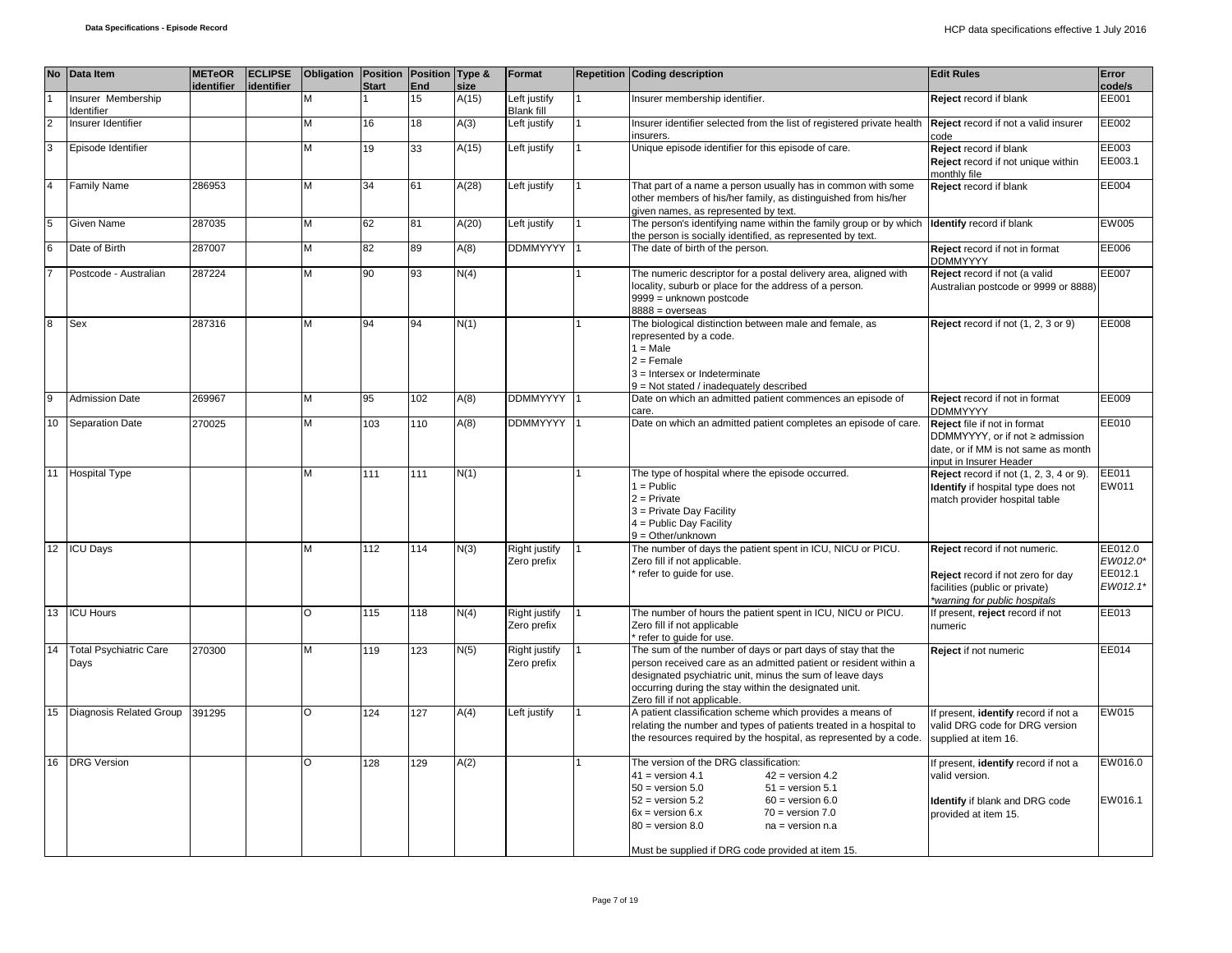|    | No Data Item                       | <b>METeOR</b>     |            | <b>ECLIPSE</b> Obligation Position Position Type & |              |     |      | Format                  | <b>Repetition Coding description</b>                                                                                  | <b>Edit Rules</b>                                                        | Error   |
|----|------------------------------------|-------------------|------------|----------------------------------------------------|--------------|-----|------|-------------------------|-----------------------------------------------------------------------------------------------------------------------|--------------------------------------------------------------------------|---------|
|    |                                    | <i>identifier</i> | identifier |                                                    | <b>Start</b> | End | size |                         |                                                                                                                       |                                                                          | code/s  |
| 17 | <b>Admission Time</b>              | 269972            |            | M                                                  | 130          | 133 | N(4) | hhmm (24<br>hour clock) | Time at which an admitted patient commences an episode of<br>care.                                                    | Reject record if and same-day status EE017<br>is 1.                      |         |
|    |                                    |                   |            |                                                    |              |     |      |                         | Blank fill if not applicable.                                                                                         | If present, Reject record if not a                                       | EE017.1 |
|    |                                    |                   |            |                                                    |              |     |      |                         | Mandatory for same-day patients only.                                                                                 | valid time value in format HHMM                                          |         |
|    |                                    |                   |            |                                                    |              |     |      |                         |                                                                                                                       | (HH is in the range 00-23 and MM is                                      |         |
|    |                                    |                   |            |                                                    |              |     |      |                         |                                                                                                                       | in the range 00-59)                                                      |         |
| 18 | <b>Urgency of Admission</b>        | 269986            |            | M                                                  | 134          | 134 | N(1) |                         | Whether the admission has an urgency status assigned and, if so,                                                      | Reject record if not (1, 2, 3 or 9)                                      | EE018   |
|    |                                    |                   |            |                                                    |              |     |      |                         | whether admission occurred on an emergency basis, as                                                                  |                                                                          |         |
|    |                                    |                   |            |                                                    |              |     |      |                         | represented by a code.                                                                                                |                                                                          |         |
|    |                                    |                   |            |                                                    |              |     |      |                         | 1 = Urgency status assigned - Emergency                                                                               |                                                                          |         |
|    |                                    |                   |            |                                                    |              |     |      |                         | 2 = Urgency status assigned - Elective                                                                                |                                                                          |         |
|    |                                    |                   |            |                                                    |              |     |      |                         | $3$ = Urgency status not assigned                                                                                     |                                                                          |         |
|    |                                    |                   |            |                                                    |              |     |      |                         | $9 = Not$ known/not reported                                                                                          |                                                                          |         |
| 19 | Provider Number of                 |                   |            | M                                                  | 135          | 142 | A(8) | <b>NNNNNNNA</b>         | The Commonwealth-issued hospital provider number for the                                                              | Reject record if not a valid 8                                           | EE019   |
|    | Hospital from which<br>transferred |                   |            |                                                    |              |     |      | (upper case)            | hospital from which a patient has been transferred (Provider                                                          | character Commonwealth provider                                          |         |
|    |                                    |                   |            |                                                    |              |     |      |                         | number required only when HCP item number 21 is reported as: 1<br>Admitted patient transferred from another hospital) | number and Source of Referral (item<br>21) is 1.                         |         |
|    |                                    |                   |            |                                                    |              |     |      |                         | Blank fill if no hospital transfer.                                                                                   |                                                                          | EE019.1 |
|    |                                    |                   |            |                                                    |              |     |      |                         |                                                                                                                       | Reject record if not blank and<br>Source of Referral (item 21) is not 1. |         |
|    |                                    |                   |            |                                                    |              |     |      |                         |                                                                                                                       |                                                                          |         |
| 20 | Care Type                          | 270174            |            | M                                                  | 143          | 145 | N(3) | Left justify            | The overall nature of a clinical service provided to an admitted                                                      | Reject record if not (10, 20, 21, 22,                                    | EE020   |
|    |                                    |                   |            |                                                    |              |     |      | two digit               | patient during an episode of care (admitted care), or the type of                                                     | 23, 30, 31, 32, 33, 40, 50, 60, 70, 80,                                  |         |
|    |                                    |                   |            |                                                    |              |     |      | codes and               | service provided by the hospital for boarders or posthumous                                                           | 90 or 100)                                                               |         |
|    |                                    |                   |            |                                                    |              |     |      | follow with a           | organ procurement (other care), as represented by a code.                                                             |                                                                          |         |
|    |                                    |                   |            |                                                    |              |     |      | blank space)            | 10 = Acute Care                                                                                                       |                                                                          |         |
|    |                                    |                   |            |                                                    |              |     |      |                         | 20 = Rehabilitation Care                                                                                              |                                                                          |         |
|    |                                    |                   |            |                                                    |              |     |      |                         | 21 = Rehabilitation Care delivered in a designated unit                                                               |                                                                          |         |
|    |                                    |                   |            |                                                    |              |     |      |                         | 22 = Rehabilitation Care according to a designated program                                                            |                                                                          |         |
|    |                                    |                   |            |                                                    |              |     |      |                         | 23 = Rehabilitation Care is the principal clinical intent                                                             |                                                                          |         |
|    |                                    |                   |            |                                                    |              |     |      |                         | 30 = Palliative Care                                                                                                  |                                                                          |         |
|    |                                    |                   |            |                                                    |              |     |      |                         | 31 = Palliative Care delivered in a designated unit                                                                   |                                                                          |         |
|    |                                    |                   |            |                                                    |              |     |      |                         | 32 = Palliative Care according to a designated program                                                                |                                                                          |         |
|    |                                    |                   |            |                                                    |              |     |      |                         | 33 = Palliative Care is the principal clinical intent                                                                 |                                                                          |         |
|    |                                    |                   |            |                                                    |              |     |      |                         | 40 = Geriatric evaluation and management                                                                              |                                                                          |         |
|    |                                    |                   |            |                                                    |              |     |      |                         | 50 = Psychogeriatric Care                                                                                             |                                                                          |         |
|    |                                    |                   |            |                                                    |              |     |      |                         | 60 = Nursing Home Type                                                                                                |                                                                          |         |
|    |                                    |                   |            |                                                    |              |     |      |                         | $70 =$ Newborn Care                                                                                                   |                                                                          |         |
|    |                                    |                   |            |                                                    |              |     |      |                         | 80 = Other admitted patient care<br>90 = Organ procurement - posthumous                                               |                                                                          |         |
|    |                                    |                   |            |                                                    |              |     |      |                         | 100 = Hospital boarder                                                                                                |                                                                          |         |
| 21 | Source of Referral                 |                   |            | M                                                  | 146          | 146 | N(1) |                         | The facility from which the patient was referred:                                                                     | <b>Reject</b> record if not (0, 1, 2, 4, 5, 6,                           | EE021   |
|    |                                    |                   |            |                                                    |              |     |      |                         | $0 = Born$ in hospital                                                                                                | 7, 8 or 9)                                                               |         |
|    |                                    |                   |            |                                                    |              |     |      |                         | 1 = Admitted patient transferred from another hospital                                                                |                                                                          |         |
|    |                                    |                   |            |                                                    |              |     |      |                         | $2$ = Statistical admission – care type change                                                                        |                                                                          |         |
|    |                                    |                   |            |                                                    |              |     |      |                         | $4 =$ From Accident/Emergency                                                                                         |                                                                          |         |
|    |                                    |                   |            |                                                    |              |     |      |                         | 5 = From Community Health service                                                                                     |                                                                          |         |
|    |                                    |                   |            |                                                    |              |     |      |                         | $6$ = From Outpatients department                                                                                     |                                                                          |         |
|    |                                    |                   |            |                                                    |              |     |      |                         | $7 =$ From Nursing Home                                                                                               |                                                                          |         |
|    |                                    |                   |            |                                                    |              |     |      |                         | 8 = By outside Medical Practitioner                                                                                   |                                                                          |         |
| 22 | Discharge Intention on             |                   |            | O                                                  |              | 147 |      |                         | $9 = Other$<br>The intended mode of separation at time of admission:                                                  |                                                                          | EE022   |
|    | Admission                          |                   |            |                                                    | 147          |     | N(1) |                         | $1 =$ Discharge to an(other) acute hospital                                                                           | If present, reject record if not (1, 2,                                  |         |
|    |                                    |                   |            |                                                    |              |     |      |                         | $2 =$ Discharge to a nursing home                                                                                     | 3, 4, 5, 8 or 9)                                                         |         |
|    |                                    |                   |            |                                                    |              |     |      |                         | 3 = Discharge to a psychiatric hospital                                                                               |                                                                          |         |
|    |                                    |                   |            |                                                    |              |     |      |                         | $4 =$ Discharge to palliative care unit/hospice                                                                       |                                                                          |         |
|    |                                    |                   |            |                                                    |              |     |      |                         | 5 = Discharge to other health care accommodation                                                                      |                                                                          |         |
|    |                                    |                   |            |                                                    |              |     |      |                         | $8 = To pass away$                                                                                                    |                                                                          |         |
|    |                                    |                   |            |                                                    |              |     |      |                         | $9$ = Discharge to usual residence                                                                                    |                                                                          |         |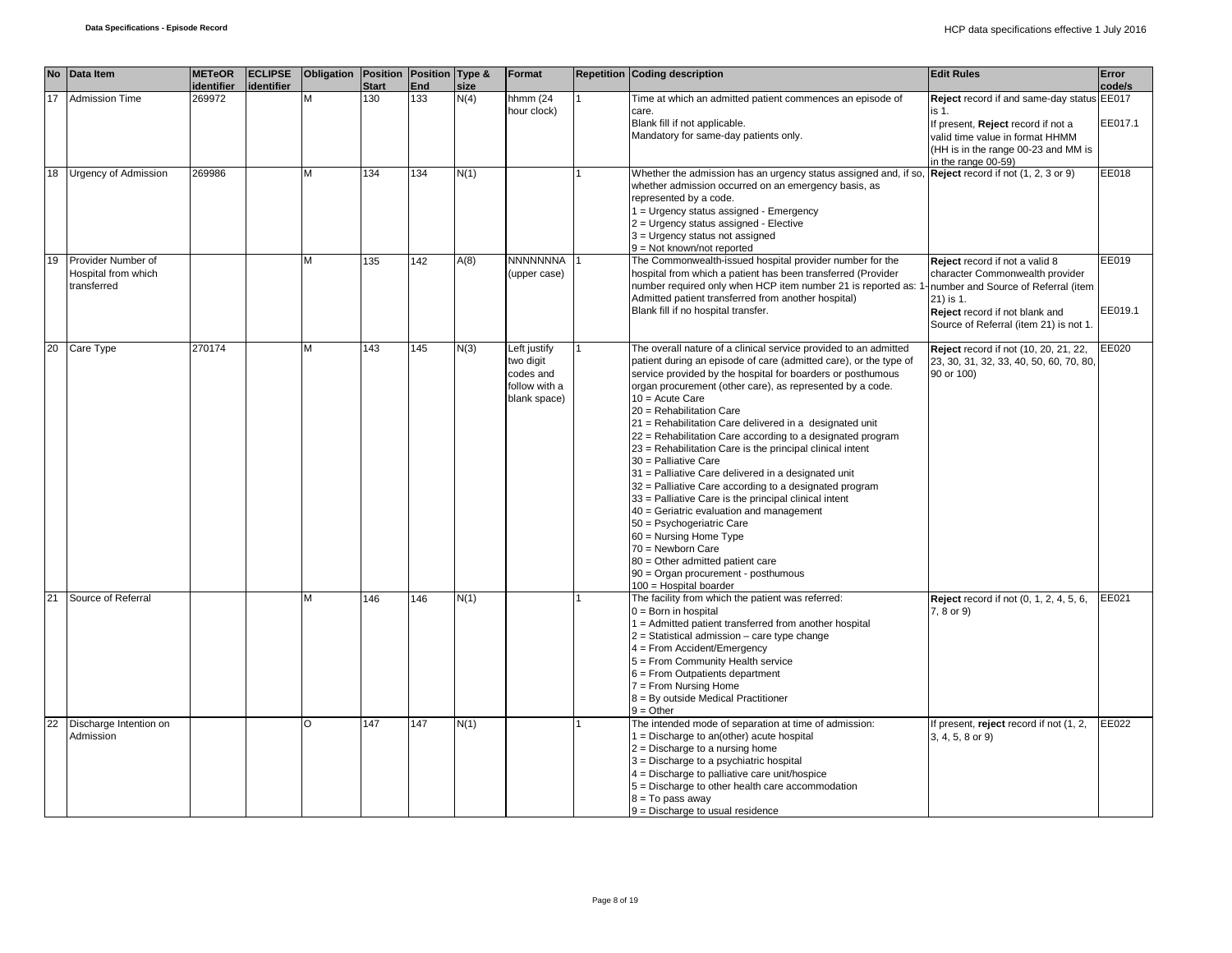|    | No Data Item                                     | <b>METeOR</b>        | <b>ECLIPSE</b> | Obligation   Position   Position   Type & |                     |            |              | Format                       | <b>Repetition Coding description</b>                                                                                                                                                                                                                                                                                                                                                                                                                                                                             | <b>Edit Rules</b>                                                                                                                                                                                                             | Error                       |
|----|--------------------------------------------------|----------------------|----------------|-------------------------------------------|---------------------|------------|--------------|------------------------------|------------------------------------------------------------------------------------------------------------------------------------------------------------------------------------------------------------------------------------------------------------------------------------------------------------------------------------------------------------------------------------------------------------------------------------------------------------------------------------------------------------------|-------------------------------------------------------------------------------------------------------------------------------------------------------------------------------------------------------------------------------|-----------------------------|
| 23 | Inter-hospital contracted<br>patient             | identifier<br>270409 | identifier     |                                           | <b>Start</b><br>148 | End<br>148 | size<br>N(1) |                              | An episode of care for an admitted patient whose treatment<br>and/or care is provided under an arrangement between a hospital<br>purchaser of hospital care (contracting hospital) and a provider of<br>an admitted service (contracted hospital), and for which the<br>activity is recorded by both hospitals, as represented by a code.<br>1 = Inter-Hospital contracted patient from public sector<br>2 = Inter-Hospital contracted patient from private sector<br>$3 = Not contracted$<br>$9 = Not reported$ | Reject record if not (1, 2, 3 or 9)                                                                                                                                                                                           | code/s<br>EE023             |
| 24 | Mental Health Legal<br><b>Status</b>             | 270351               |                | м                                         | 149                 | 149        | N(1)         |                              | Whether a person is treated on an involuntary basis under the<br>relevant state or territory mental health legislation, at any time<br>during an episode of admitted patient care, an episode of<br>residential care or treatment of a patient/client by a community<br>based service during a reporting period, as represented by a<br>code.<br>$1 =$ Involuntary patient<br>$2 =$ Voluntary patient<br>3 = Not permitted to be reported under the laws of a State or<br>Territory<br>8 = Not applicable        | Reject record if not (1, 2, 3 or 8)                                                                                                                                                                                           | EE024                       |
| 25 | <b>Palliative Care Status</b>                    |                      |                | M                                         | 150                 | 150        | N(1)         |                              | An indicator of whether the episode involved palliative care.<br>1 = Patient required palliative care during episode<br>$2$ = No palliative care required during episode<br>This item is required because some States do not statistically<br>discharge to palliative care.<br>* refer to the quide for use.                                                                                                                                                                                                     | Reject record if not (0, 1 or 2).                                                                                                                                                                                             | EE025                       |
| 26 | Re-admission within 28<br>Days                   |                      |                | M                                         | 151                 | 151        | N(1)         |                              | An indicator of the re-admission of a patient to hospital within 28<br>days of previous discharge for treatment of a similar or related<br>condition.<br>1 = Unplanned re-admission and patient previously treated at this<br>hospital<br>2 = Unplanned re-admission and patient previously treated at<br>another hospital<br>3 = Planned re-admission from this or another hospital<br>8 = Not applicable/ not known<br>Note: do not include transfers from another hospital as re-<br>admissions               | Reject record if not (1, 2, 3 or 8)                                                                                                                                                                                           | EE026                       |
| 27 | <b>Unplanned Theatre Visit</b><br>During Episode |                      |                |                                           | 152                 | 152        | N(1)         |                              | An indicator of whether the patient required a theatre visit which<br>was not anticipated or planned at the time of admission:<br>$1 =$ Unplanned theatre visit<br>$2 = No$ unplanned theatre visit                                                                                                                                                                                                                                                                                                              | Reject record if not (1 or 2)                                                                                                                                                                                                 | EE027                       |
| 28 | Infant Weight, Neonate,<br><b>Stillborn</b>      | 269938               |                | М                                         | 153                 | 156        | N(4)         | Right justify<br>Zero prefix | The first weight, in grams, of the live-born or stillborn baby<br>obtained after birth, or the weight of the neonate or infant on the<br>date admitted if this is different from the date of birth.<br>Weight on the date the infant is admitted should be recorded if the<br>weight is less than or equal to 9000g and age is less than 365<br>days. An entry of 0000 means the patient's age >= 365 days or<br>weight was > 9000 grams.<br>* refer to guide for use.                                           | Reject record if not numeric<br>Identify record if weight > 9000g<br>and LOS $<=$ 365<br><b>Identify</b> record if weight $> 0$ and<br>$LOS > 365$ days<br>where, LOS = Admission date (item<br>32) - Date of Birth (item 29) | EE028<br>EW028.0<br>EW028.1 |
| 29 | <b>Hours of Mechanical</b><br>Ventilation        | 479010               |                | M                                         | 157                 | 160        | N(4)         | Right justify<br>Zero prefix | The total number of hours an admitted patient has spent on<br>continuous ventilator support.<br>Continuous ventilatory support refers to the application of<br>ventilation via an invasive artificial airway. For the purposes of<br>this data element, invasive artificial airway is that provided via an<br>endotracheal tube or a tracheostomy tube.<br>Zero fill if not applicable.                                                                                                                          | Reject record if not numeric<br>*warning for public hospitals                                                                                                                                                                 | EE029<br>EW029*             |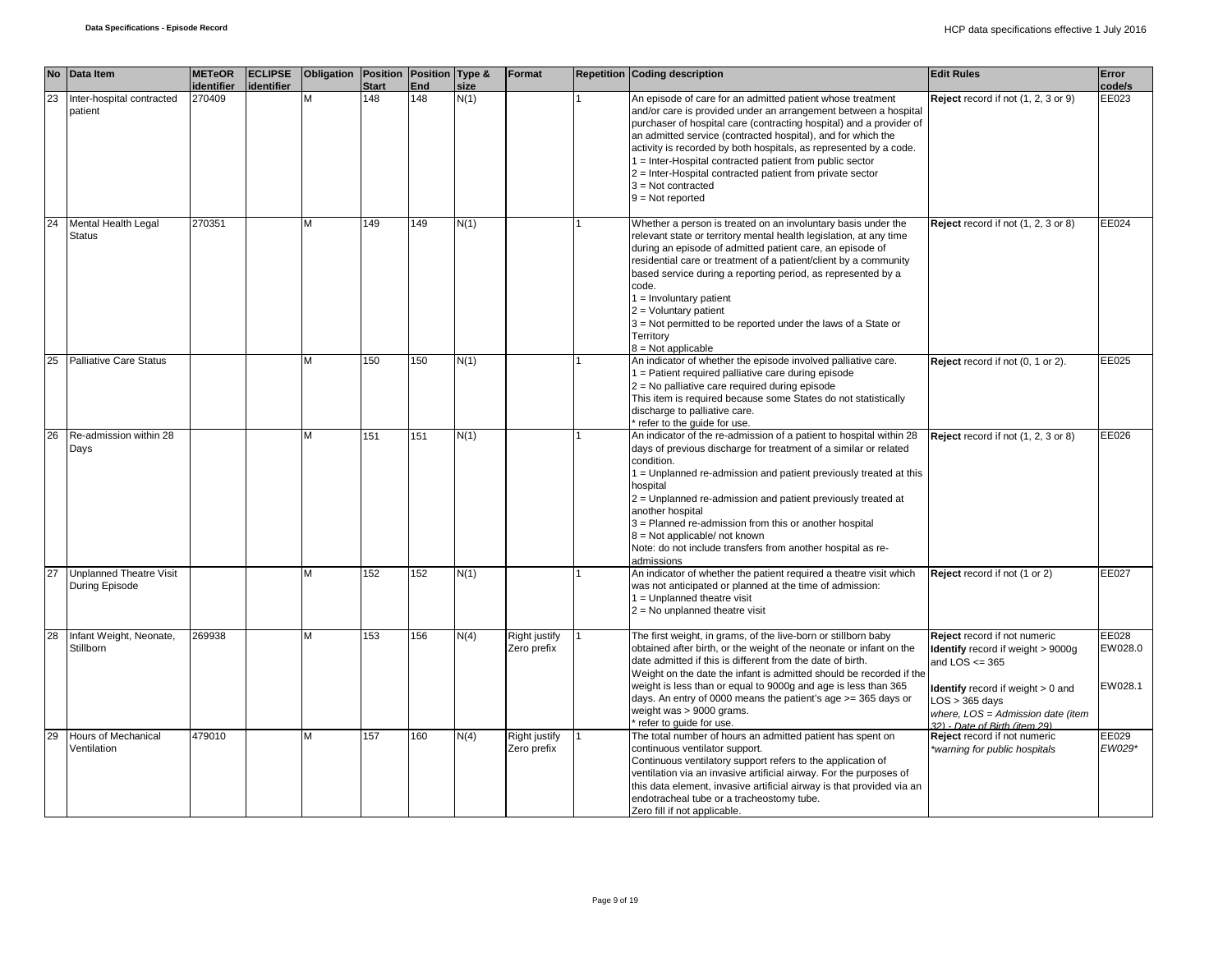|    | No Data Item                                           | <b>METeOR</b> | <b>ECLIPSE</b> | Obligation Position |              | Position Type & |      | Format                                                                                                | <b>Repetition Coding description</b>                                                                                                                                                                                                                                                                                                                                                                                                                                                                                                                                                                                                                                                                                                                                                                                    | <b>Edit Rules</b>                                                                                                                                                                                                           | Error           |
|----|--------------------------------------------------------|---------------|----------------|---------------------|--------------|-----------------|------|-------------------------------------------------------------------------------------------------------|-------------------------------------------------------------------------------------------------------------------------------------------------------------------------------------------------------------------------------------------------------------------------------------------------------------------------------------------------------------------------------------------------------------------------------------------------------------------------------------------------------------------------------------------------------------------------------------------------------------------------------------------------------------------------------------------------------------------------------------------------------------------------------------------------------------------------|-----------------------------------------------------------------------------------------------------------------------------------------------------------------------------------------------------------------------------|-----------------|
|    |                                                        | identifier    | lidentifier    |                     | <b>Start</b> | End             | size |                                                                                                       |                                                                                                                                                                                                                                                                                                                                                                                                                                                                                                                                                                                                                                                                                                                                                                                                                         |                                                                                                                                                                                                                             | code/s          |
| 30 | Mode of Separation                                     | 270094        |                | M                   | 161          | 162             | N(2) | Left justify<br>and follow<br>with space<br>(may also<br>submit in old<br>format with<br>zero prefix) | Status at separation of person (discharge/transfer/death) and<br>place to which person is released, as represented by a code.<br>1 = discharge/transfer to an(other) acute hospital<br>$2 =$ discharge/transfer to a residential aged care service, unless<br>this is the usual place of residence<br>3 = discharge/transfer to an(other) psychiatric hospital<br>$4 =$ discharge/transfer to other health care accommodation<br>(includes mothercraft hospitals)<br>$5 =$ statistical discharge-type change<br>$6$ = left against medical advice/discharge at own risk<br>$7$ = statistical discharge from leave<br>$8 =$ died<br>$9$ = other (includes discharge to usual residence, own<br>accommodation or welfare institution (includes prisons, hostels<br>and group homes providing primarily welfare services)) | <b>Reject</b> record if not (1, 2, 3, 4, 5, 6,<br>7, 8, 9, 01, 02, 03, 04, 05, 06, 07, 08<br>or 09).                                                                                                                        | EE030           |
| 31 | <b>Separation Time</b>                                 | 270026        |                | M                   | 163          | 166             | N(4) | hhmm $(24)$<br>hour clock)                                                                            | Time at which an admitted patient completes an episode of care.<br>Blank fill if not applicable.<br>Mandatory for same-day patients only.                                                                                                                                                                                                                                                                                                                                                                                                                                                                                                                                                                                                                                                                               | Reject record if blank and same-day EE031<br>status is 1.<br>Reject record if not a valid time<br>value in format HHMM (HH is in the<br>range 00-23 and MM is in the range<br>$(00 - 59)$                                   | EE031.1         |
| 32 | <b>Total Leave Days</b>                                | 270251        |                | M                   | 167          | 170             | N(4) | Right justify<br>Zero prefix                                                                          | Sum of the length of leave (date returned from leave minus date<br>went on leave) for all periods within the hospital stay.<br>Zero fill if not applicable.                                                                                                                                                                                                                                                                                                                                                                                                                                                                                                                                                                                                                                                             | Reject record if not numeric                                                                                                                                                                                                | EE032           |
| 33 | Provider Number of<br>Hospital to which<br>transferred |               |                | M                   | 171          | 178             | A(8) | <b>NNNNNNNA</b><br>(uppercase)                                                                        | The Commonwealth-issued hospital provider number for the<br>hospital to which a patient has been transferred (Provider number<br>required only when HCP item number 30 is reported as:<br>1 = Discharge/transfer to an(other) acute hospital, or<br>3 = Discharge/transfer to a(nother) psychiatric hospital<br>Blank fill if no hospital transfer.                                                                                                                                                                                                                                                                                                                                                                                                                                                                     | Reject record if not a valid 8<br>character Commonwealth provider<br>number and Mode of Separation<br>(item 30) is 1, 3.<br>Reject record if not blank and Mode EE033.1<br>of Separation (item 30) is 2, 5, 6, 7,<br>8 or 9 | EE033           |
| 34 | Non-Certified Days of<br>Stay                          |               |                | M                   | 179          | 182             | N(4) | Right justify<br>Zero prefix                                                                          | The number of days spent in the hospital, without certification, that Reject record if not numeric.<br>exceeded 35 days.<br>Zero fill if not applicable.                                                                                                                                                                                                                                                                                                                                                                                                                                                                                                                                                                                                                                                                | warning for public hospitals*                                                                                                                                                                                               | EE034<br>EW034* |
| 35 | Number of days of<br>hospital-in-the-home care         | 270305        |                | M                   | 183          | 186             | N(4) | Right justify<br>Zero prefix                                                                          | The number of hospital-in-the-home days occurring within an<br>episode of care for an admitted patient.<br>Calculate with reference to the date of admission, date of<br>separation, leave days and any date(s) of change between<br>hospital and hospital-in-the-home accommodation.<br>Zero fill if not applicable.<br>refer to definitions.                                                                                                                                                                                                                                                                                                                                                                                                                                                                          | Reject record if not numeric.<br><b>Identify</b> record if not = HITH<br>completed date - HITH<br>commencement date).                                                                                                       | EE035<br>EW035  |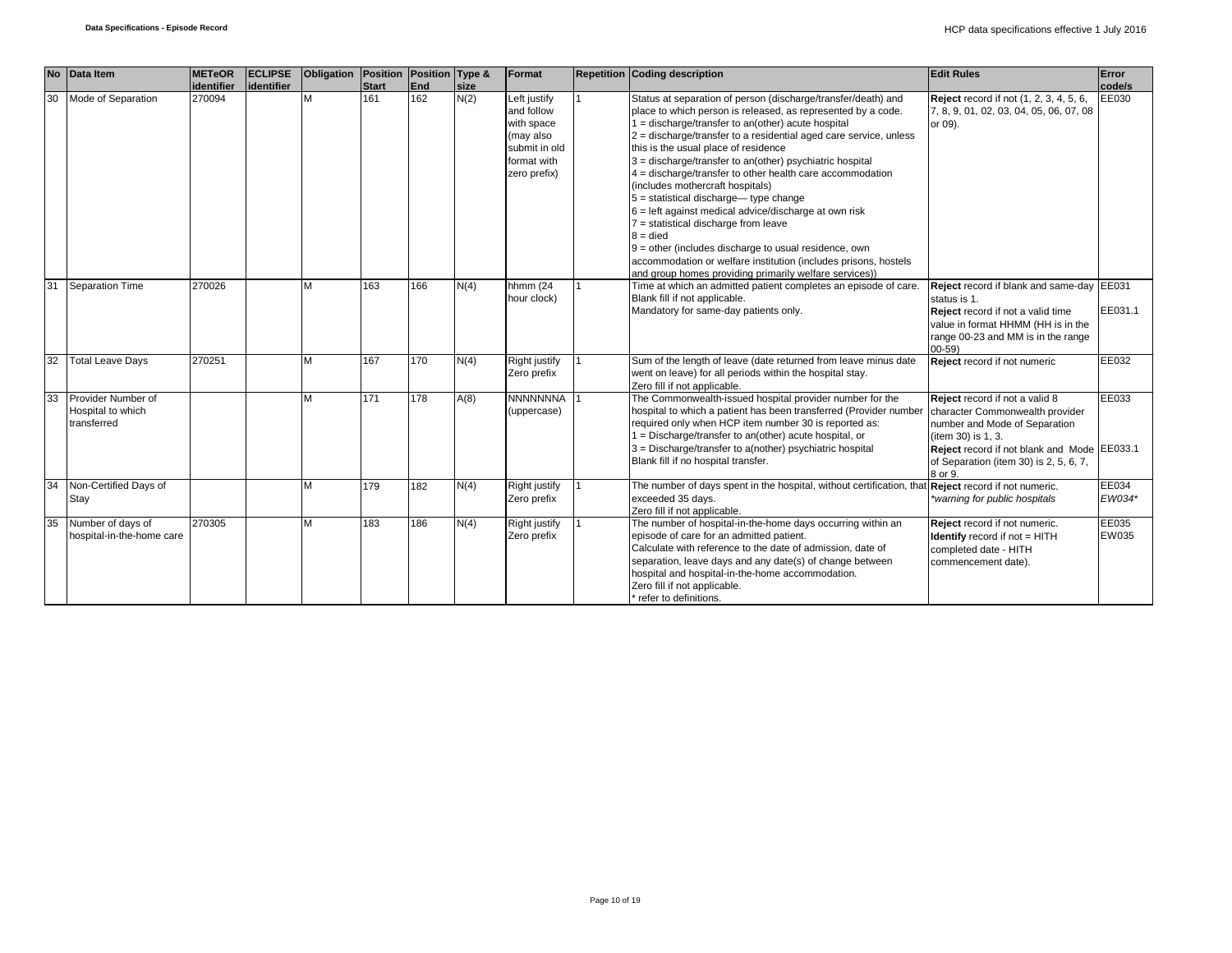|    | No Data Item                | <b>METeOR</b><br><i>identifier</i> | <b>ECLIPSE</b><br>identifier | Obligation   Position   Position   Type & | <b>Start</b> | End | size | Format                                                                          |    | <b>Repetition Coding description</b>                                                                                                                                                                                                                                                                                                                                                                                                                                                                                                                                                                                                                                                                                                                                                                                                                                                                                                                                                                                                                                                                                                                                                                                                                                                                                                                                                                    | <b>Edit Rules</b>                                                                                                                                                                                                                                                                                                                                                | Error<br>code/s                        |
|----|-----------------------------|------------------------------------|------------------------------|-------------------------------------------|--------------|-----|------|---------------------------------------------------------------------------------|----|---------------------------------------------------------------------------------------------------------------------------------------------------------------------------------------------------------------------------------------------------------------------------------------------------------------------------------------------------------------------------------------------------------------------------------------------------------------------------------------------------------------------------------------------------------------------------------------------------------------------------------------------------------------------------------------------------------------------------------------------------------------------------------------------------------------------------------------------------------------------------------------------------------------------------------------------------------------------------------------------------------------------------------------------------------------------------------------------------------------------------------------------------------------------------------------------------------------------------------------------------------------------------------------------------------------------------------------------------------------------------------------------------------|------------------------------------------------------------------------------------------------------------------------------------------------------------------------------------------------------------------------------------------------------------------------------------------------------------------------------------------------------------------|----------------------------------------|
| 36 | <b>Principal Diagnosis</b>  | 391326                             |                              | M                                         | 187          | 192 | A(6) | <b>NANNNN</b><br>Left justify<br>Strip hyphen,<br>dots &<br>morphology<br>codes |    | Each entry should consist of:<br>one (1) digit that represents the Condition Onset Flag code<br>five (5) alphanumeric characters that represent the principal<br>diagnosis code<br>Condition Onset Flag - A qualifier for each coded diagnosis to<br>indicate the onset of the condition relative to the beginning of the<br>episode of care, as represented by a code.<br>1 = condition with onset during the episode of admitted patient<br>care<br>$2$ = condition not noted as arising during the episode of admitted<br>patient care<br>$9 = not reported$<br>Note:<br>All patients should report a condition onset flag code of 2 for the<br>principal diagnosis, with the exception of newborns. Newborns in<br>their admitted birth episode within the hospital may report a<br>condition onset flag code of 1 or 2 for the principal diagnosis.<br>Newborn episodes can be identified by ICD-10-AM Code Z38.x in<br>the principal or additional diagnosis code field.<br>Principal Diagnosis - The diagnosis established after study to be<br>chiefly responsible for occasioning an episode of admitted patient<br>care, an episode of residential care or an attendance at the health<br>care establishment, as represented by a code.<br>The principal diagnosis should be reported in the most current<br>version of ICD-10-AM and selected according to the National<br>Coding Standards. | Reject record if not a valid ICD-10-<br>AM principal diagnosis code<br>Identify record if Same-day Status<br>(item 39) = 2 (overnight patient) and<br>Z50N or Z50NN (where $N = 0$ to 9)<br><b>Identify</b> record if Care Type = 60<br>and not Z742 or Z75N or Z75NN.<br>(where $N = 0$ to 9)<br>Identify record if condition onset flag<br>$= 1$ and not Z38.? | EE036<br>EW036.1<br>EW036.2<br>EW036.3 |
| 37 | <b>Additional Diagnosis</b> | 391322                             |                              | M                                         | 193          | 486 | A(6) | <b>NANNNN</b><br>Left justify<br>Strip hyphen,<br>dots &<br>morphology<br>codes | 49 | Each entry should consist of:<br>one (1) digit that represents the Condition Onset Flag code<br>five (5) alphanumeric characters that represent the additional<br>diagnosis code<br>Condition Onset Flag - A qualifier for each coded diagnosis to<br>indicate the onset of the condition relative to the beginning of the<br>episode of care, as represented by a code.<br>1 = condition with onset during the episode of admitted patient<br>care<br>$2$ = condition not noted as arising during the episode of admitted<br>patient care<br>$9 = not reported$<br>Additional diagnosis - A condition or complaint either coexisting<br>with the principal diagnosis or arising during the episode of<br>admitted patient care, episode of residential care or attendance at<br>a health care establishment, as represented by a code.<br>Blank means no additional diagnosis codes (or not 49 repetitions).                                                                                                                                                                                                                                                                                                                                                                                                                                                                                           | Reject record if not (a valid ICD-10-<br>AM code or blank).<br>Identify record if same as 'Principal<br>Diagnosis Code'                                                                                                                                                                                                                                          | EE037<br>EW037                         |
|    | 38 Procedure                | 391349                             |                              | M                                         | 487          | 836 | A(7) | <b>NNNNNNN</b><br>Left justify<br>Strip hyphen                                  | 50 | A clinical intervention represented by a code that:<br>is surgical in nature, and/or<br>carries a procedural risk, and/or<br>carries an anaesthetic risk, and/or<br>requires specialised training, and/or<br>requires special facilities or equipment only available in an acute<br>care setting.<br>Blank means no ICD-10-AM procedure codes (or not 50<br>repetitions)                                                                                                                                                                                                                                                                                                                                                                                                                                                                                                                                                                                                                                                                                                                                                                                                                                                                                                                                                                                                                                | Reject if not (a valid ICD-10-AM<br>code or blank).                                                                                                                                                                                                                                                                                                              | EE038                                  |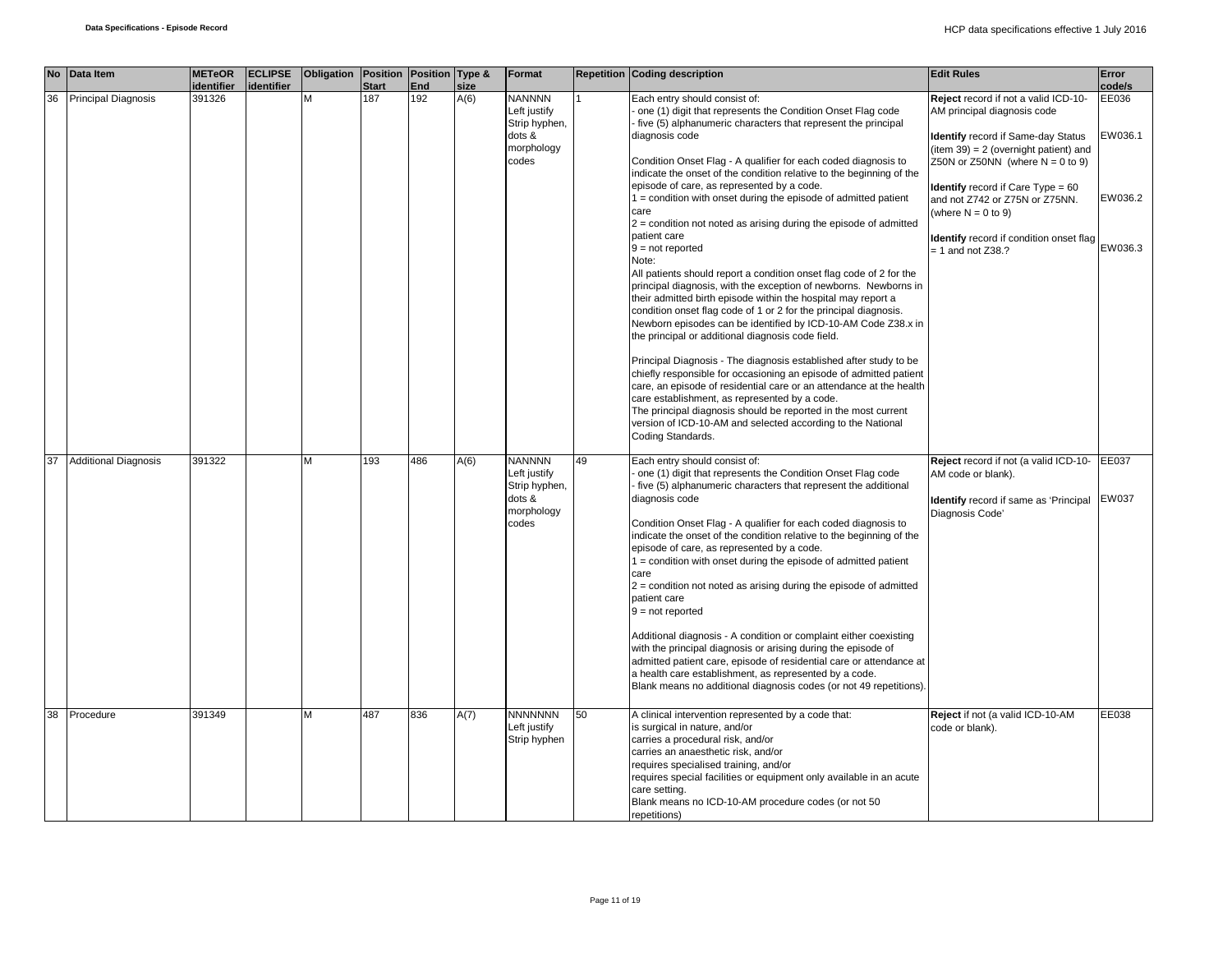|    | No Data Item                         | <b>METeOR</b> | <b>ECLIPSE</b> | Obligation Position Position Type & |              |      |             | Format                                                                      |   | <b>Repetition Coding description</b>                                                                                                                                                                                                                                                                                                                                                                                                                                                              | <b>Edit Rules</b>                                                                                                                                       | Error   |
|----|--------------------------------------|---------------|----------------|-------------------------------------|--------------|------|-------------|-----------------------------------------------------------------------------|---|---------------------------------------------------------------------------------------------------------------------------------------------------------------------------------------------------------------------------------------------------------------------------------------------------------------------------------------------------------------------------------------------------------------------------------------------------------------------------------------------------|---------------------------------------------------------------------------------------------------------------------------------------------------------|---------|
|    |                                      | identifier    | identifier     |                                     | <b>Start</b> | End  | <u>size</u> |                                                                             |   |                                                                                                                                                                                                                                                                                                                                                                                                                                                                                                   |                                                                                                                                                         | code/s  |
| 39 | Same-day Status                      |               |                | м                                   | 837          | 837  | N(1)        |                                                                             |   | An indicator of whether the patient was admitted to the facility for<br>an overnight stay.<br>$0 =$ patient with a valid arrangement allowing for overnight stay for<br>procedure normally performed on a same-day basis.<br>$1 = same-day patient;$                                                                                                                                                                                                                                              | Reject record if not (0, 1 or 2).                                                                                                                       | EE039   |
|    |                                      |               |                |                                     |              |      |             |                                                                             |   | $2$ = overnight patient (other than type 0 above)                                                                                                                                                                                                                                                                                                                                                                                                                                                 |                                                                                                                                                         |         |
| 40 | Principal MBS Item<br>Number         |               |                | M                                   | 838          | 851  | A(14)       | Left justify                                                                |   | A valid Medical Benefits Schedule item according to the relevant<br>MBS Schedule valid for the MBS date (Item 41).<br>Blank means there was no applicable MBS item.                                                                                                                                                                                                                                                                                                                               | If present, reject record if not a valid EE040<br>MBS item from the relevant MBS<br>Schedule valid for the service date<br>(Item $42$ )                 |         |
|    | 41 Principal MBS Item Date           |               |                | м                                   | 852          | 859  | A(8)        | <b>DDMMYYYY</b>                                                             |   | The date on which;                                                                                                                                                                                                                                                                                                                                                                                                                                                                                | If present, reject record if not in                                                                                                                     | EE041.0 |
|    |                                      |               |                |                                     |              |      |             |                                                                             |   | the principal MBS item (item 40) was carried out, or<br>(if item 40 is blank), the first Miscellaneous Service Code (item<br>53) was carried out.                                                                                                                                                                                                                                                                                                                                                 | format DDMMYYYY.<br>Reject record if date is before<br>admission date or after discharge<br>date                                                        | EE041.1 |
|    |                                      |               |                |                                     |              |      |             |                                                                             |   | Must be supplied if principal MBS item number provided (item<br>40).                                                                                                                                                                                                                                                                                                                                                                                                                              | Reject record if blank and item 40 is EE041.2<br>populated                                                                                              |         |
| 42 | Minutes of operating<br>theatre time | 270350        |                | M                                   | 860          | 863  | N(4)        | Right justify<br>Zero prefix<br>minutes                                     |   | Total time, in minutes, spent by a patient in operating theatres<br>during current episode of hospitalisation.<br>Should be populated if surgical ADA code provided in<br>Miscellaneous Service Code field (item 53).<br>Blank means there was no applicable MBS Item / ADA code or a<br>public hospital.<br>Must be supplied by private hospitals and private day facilities<br>where MBS item number (item 40) or Miscellaneous Service<br>Code (item 53) provided.<br>*refer to quide for use. | If present, reject record if not<br>numeric.<br><b>Identify</b> if blank and item 40 or item EW042<br>53 is populated.                                  | EE042   |
| 43 | Secondary MBS Item<br>numbers        |               |                | м                                   | 864          | 989  | A(14)       | Left justify                                                                | 9 | Additional MBS item numbers are all MBS items performed in<br>theatre/procedure room/angiography suite, which are not the<br>principal MBS.<br>Blank means that there was no additional MBS item (or not 9<br>repetitions).<br>*refer to quide for use.                                                                                                                                                                                                                                           | Reject record if not (a valid MBS<br>item number from the relevant MBS<br>Schedule(s) current during the<br>episode or blank)                           | EE043   |
| 44 | <b>Accommodation Charge</b>          |               |                | M                                   | 990          | 998  | N(9)        | Right justify<br>Zero prefix<br>\$\$\$\$\$\$\$cc<br>(omit decimal<br>point) |   | The gross amount charged for accommodation (include ex-gratia<br>and patient portion accommodation charges).<br>Zero fill if no amount charged.<br>*refer to guide for use.                                                                                                                                                                                                                                                                                                                       | Reject record if not numeric or if<br>item blank and bundled charges, ICU<br>charge, CCU charge, SCN charge<br>and HITH charge are ALL zero or<br>blank | EE044   |
| 45 | <b>Theatre Charge</b>                |               |                | M                                   | 999          | 1007 | N(9)        | Right justify<br>Zero prefix<br>\$\$\$\$\$\$\$cc<br>(omit decimal<br>point) |   | The total amount charged for theatre/procedure room/angiography Reject record if not numeric<br>suite (include ex-gratia and patient portion theatre charges).<br>Zero fill if no amount charged.<br>*refer to quide for use.                                                                                                                                                                                                                                                                     |                                                                                                                                                         | EE045   |
| 46 | Labour Ward Charge                   |               |                | M                                   | 1008         | 1016 | N(9)        | Right justify<br>Zero prefix<br>\$\$\$\$\$\$\$cc<br>(omit decimal<br>point) |   | The gross amount charged for labour ward (include ex-gratia and<br>patient portion labour ward charges).<br>Zero fill if no amount charged.                                                                                                                                                                                                                                                                                                                                                       | Reject record if not numeric                                                                                                                            | EE046   |
| 47 | Intensive Care Unit<br>Charge        |               |                | м                                   | 1017         | 1025 | N(9)        | Right justify<br>Zero prefix<br>\$\$\$\$\$\$\$cc<br>(omit decimal<br>point) |   | The gross amount charged for ICU (include ex-gratia and patient<br>portion ICU charges).<br>Zero fill if no amount charged.<br>*refer to guide for use.                                                                                                                                                                                                                                                                                                                                           | Reject record if not numeric                                                                                                                            | EE047   |
| 48 | Prosthesis Charge                    |               |                | M                                   | 1026         | 1034 | N(9)        | Right justify<br>Zero prefix<br>\$\$\$\$\$\$\$cc<br>(omit decimal<br>point) |   | The gross maximum amount charged for prosthesis (include ex-<br>gratia prosthesis charges and patient portion),<br>Zero fill if no amount charged.                                                                                                                                                                                                                                                                                                                                                | Reject record if not numeric                                                                                                                            | EE048   |
| 49 | <b>Pharmacy Charge</b>               |               |                | M                                   | 1035         | 1043 | N(9)        | Right justify<br>Zero prefix<br>\$\$\$\$\$\$\$cc<br>(omit decimal<br>point) |   | The gross amount charged for pharmacy (include ex-gratia and<br>patient portion pharmacy charges, exclude discharge<br>medications).<br>Zero fill if no amount charged.                                                                                                                                                                                                                                                                                                                           | Reject record if not numeric                                                                                                                            | EE049   |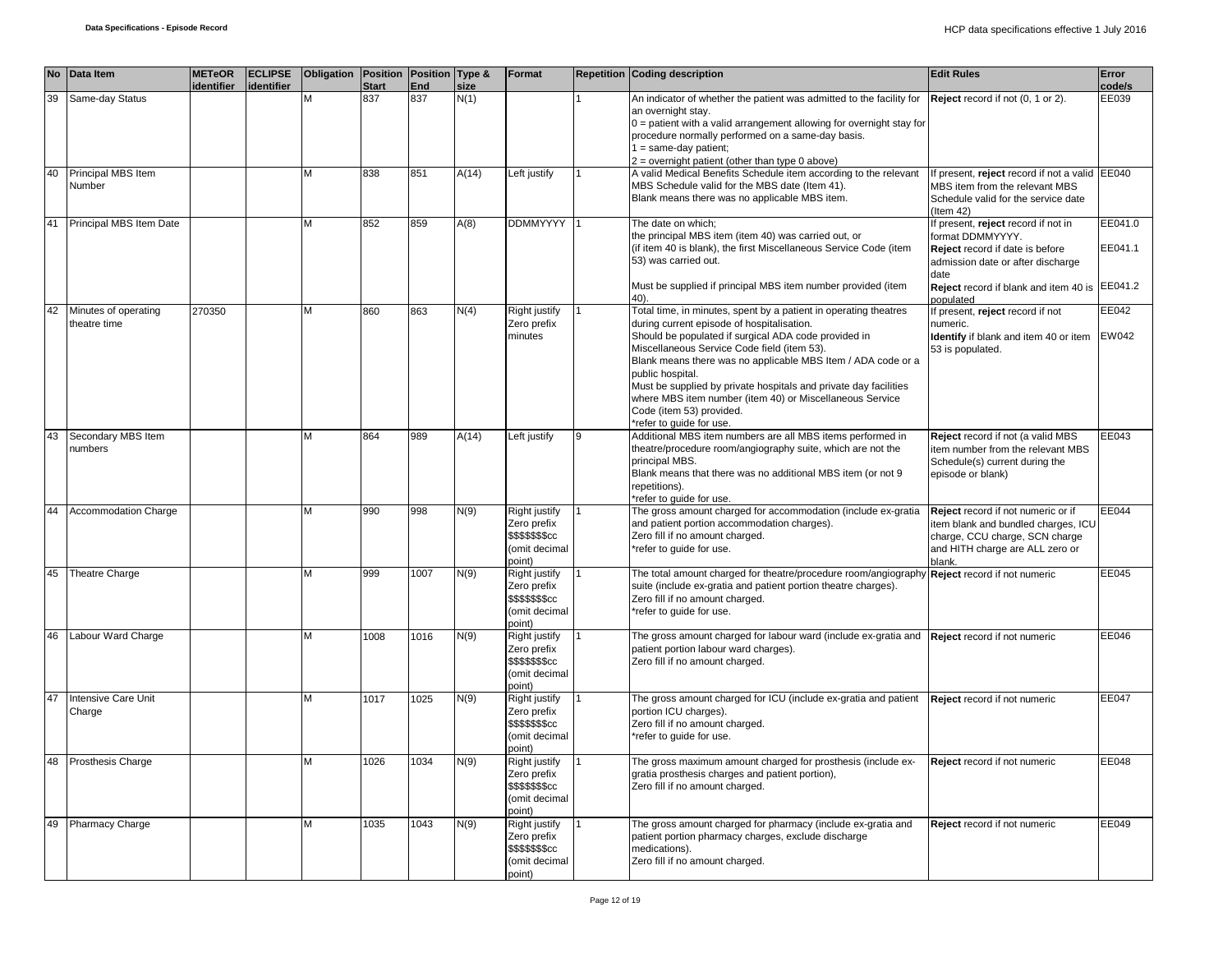|    | No Data Item                                       | <b>METeOR</b><br>identifier | <b>ECLIPSE</b><br>identifier | Obligation   Position   Position   Type & | <b>Start</b> | End  | size  | Format                                                                                         |    | <b>Repetition Coding description</b>                                                                                                                                                                                                                                                 | <b>Edit Rules</b>                                                                                                                                                                           | Error<br><u>code/s</u> |
|----|----------------------------------------------------|-----------------------------|------------------------------|-------------------------------------------|--------------|------|-------|------------------------------------------------------------------------------------------------|----|--------------------------------------------------------------------------------------------------------------------------------------------------------------------------------------------------------------------------------------------------------------------------------------|---------------------------------------------------------------------------------------------------------------------------------------------------------------------------------------------|------------------------|
| 50 | Other Charges                                      |                             |                              |                                           | 1044         | 1052 | N(9)  | Right justify<br>Zero prefix<br>\$\$\$\$\$\$\$cc<br>(omit decimal<br>point)                    |    | The gross charge raised for any chargeable item which cannot be<br>specifically categorised elsewhere (exclude ex-gratia charges,<br>television, phone calls, extra meals, FED, reversals or journal<br>adjustments).<br>Zero fill if no amount charged.<br>*refer to quide for use. | Reject record if not numeric                                                                                                                                                                | EE050                  |
| 51 | <b>Bundled Charges</b>                             |                             |                              | м                                         | 1053         | 1061 | N(9)  | Right justify<br>Zero prefix<br>\$\$\$\$\$\$\$cc<br>(omit decimal<br>point)                    |    | The gross bundled charge raised (include ex-gratia and patient<br>portion bundled charges).<br>Zero fill if no amount charged.<br>*refer to guide for use.                                                                                                                           | Reject record if not numeric                                                                                                                                                                | EE051                  |
| 52 | <b>Medical Record Number</b>                       |                             |                              | М                                         | 1062         | 1081 | A(20) | Left justify<br><b>Blank fill</b>                                                              |    | The Medical Record Number (or unit record number) that uniquely Reject record if blank<br>identifies the patient, regardless of the number of admissions they<br>have had to the facility.                                                                                           |                                                                                                                                                                                             | EE052                  |
| 53 | Miscellaneous Service<br>Codes                     |                             |                              | М                                         | 1082         | 1191 | A(11) | Left justify                                                                                   | 10 | Any miscellaneous service codes (i.e. non MBS items or<br>Australian Dental Association codes) used for billing.<br>Up to 10 codes may be entered.<br>Blank means that there were no miscellaneous service codes or<br>not 10 repetitions.                                           |                                                                                                                                                                                             |                        |
| 54 | Hospital-in-the-home care<br>Charges               |                             |                              | M                                         | 1192         | 1200 | N(9)  | Right justify<br>Zero prefix<br>\$\$\$\$\$\$\$cc<br>(omit decimal<br>point)                    |    | The gross charge raised for hospital-in-the-home care service<br>(include ex-gratia and HITH patient portion charges).<br>Zero fill if no amount charged.                                                                                                                            | Reject record if not numeric<br>*warning for public hospitals                                                                                                                               | EE054<br>EW054*        |
| 55 | Special Care Nursery<br>Charges                    |                             |                              | M                                         | 1201         | 1209 | N(9)  | Right justify<br>Zero prefix<br>\$\$\$\$\$\$ <sub>\$cc</sub><br>(omit decimal<br>point)        |    | The gross charge raised for SCN (include ex-gratia and patient<br>portion SCN charges, exclude NICU charges).<br>Zero fill if no amount charged.<br>*refer to guide for use.                                                                                                         | Reject record if not numeric                                                                                                                                                                | EE055                  |
| 56 | Coronary Care Unit<br>Charges                      |                             |                              | M                                         | 1210         | 1218 | N(9)  | <b>Right justify</b><br>Zero prefix<br>\$\$\$\$\$\$ <sub>\$cc</sub><br>(omit decimal<br>point) |    | The gross charge raised for CCU (include ex-gratia and patient<br>portion CCU charges).<br>Zero fill if no amount charged.<br>*refer to guide for use.                                                                                                                               | Reject record if not numeric                                                                                                                                                                | EE056                  |
| 57 | Special Care Nursery<br>hours                      |                             |                              | $\Omega$                                  | 1219         | 1222 | N(4)  | Right justify<br>Zero prefix                                                                   |    | The number of hours the patient spent in a SCN.<br>Zero fill if not applicable.<br>*refer to guide for use.                                                                                                                                                                          | If present, reject record if not<br>numeric.                                                                                                                                                | EE057                  |
| 58 | Coronary Care Unit hours                           |                             |                              | O                                         | 1223         | 1226 | N(4)  | Right justify<br>Zero prefix                                                                   |    | The number of hours the patient spent in a CCU.<br>Zero fill if not applicable.<br>*refer to guide for use.                                                                                                                                                                          | If present, reject record if not<br>numeric.                                                                                                                                                | EE058                  |
| 59 | <b>Special Care Nursery</b><br>days                |                             |                              | M                                         | 1227         | 1229 | N(3)  | Right justify<br>Zero prefix                                                                   |    | The number of days the patient spent in a SCN.<br>Zero fill if not applicable.<br>*refer to guide for use.                                                                                                                                                                           | Reject record if not numeric.<br>Reject record if not zero for day<br>facilities (public or private)                                                                                        | EE059.0<br>EE059.1     |
| 60 | Coronary Care Unit days                            |                             |                              | M                                         | 1230         | 1232 | N(3)  | Right justify<br>Zero prefix                                                                   |    | The number of days the patient spent in a CCU.<br>Zero fill if not applicable.<br>*refer to quide for use.                                                                                                                                                                           | Reject record if not numeric.<br>Reject record if not zero for day<br>facilities (public or private)                                                                                        | EE060.0<br>EE060.1     |
| 61 | Number of Qualified Days 270033<br>for Newborns    |                             |                              | М                                         | 1233         | 1237 | N(5)  | Right justify<br>Zero prefix                                                                   |    | The number of qualified newborn days occurring within a newborr<br>episode of care.<br>Zero fill if not applicable.<br>*refer to guide for use.                                                                                                                                      | Reject record if not numeric.<br>Identify record if >0000 and (care<br>type not newborn care)                                                                                               | EE061<br>EW061         |
| 62 | Hospital-in-the-home care<br>Commencement Date     |                             |                              | M                                         | 1238         | 1245 | A(8)  | <b>DDMMYYYY</b>                                                                                |    | Date on which an admitted patient commences an episode of<br>hospital-in-the-home care services.<br>Conditional item if HITH charges (item 54) > 0.<br>Blank fill if not applicable.                                                                                                 | Reject record if Hospital-In-The-<br>Home Charges (item 54) is<br>populated and item is blank or not in<br>format DDMMYYYY.<br>Reject record if commencement<br>date > HITH completed date. | EE062.0<br>EE062.1     |
| 63 | Hospital-in-the-home care<br><b>Completed Date</b> |                             |                              | M                                         | 1246         | 1253 | A(8)  | <b>DDMMYYYY</b>                                                                                |    | Date on which an admitted patient completes an episode of<br>hospital-in-the-home care services.<br>Conditional item if HITH charges (item 54) > 0.<br>Blank fill if not applicable.                                                                                                 | Reject record if Hospital-In-The-<br>Home Charges (item 54) is<br>populated and item is blank or not in<br>format DDMMYYYY.<br>Reject record if completed date <<br>HITH commencement date. | EE063.0<br>EE063.1     |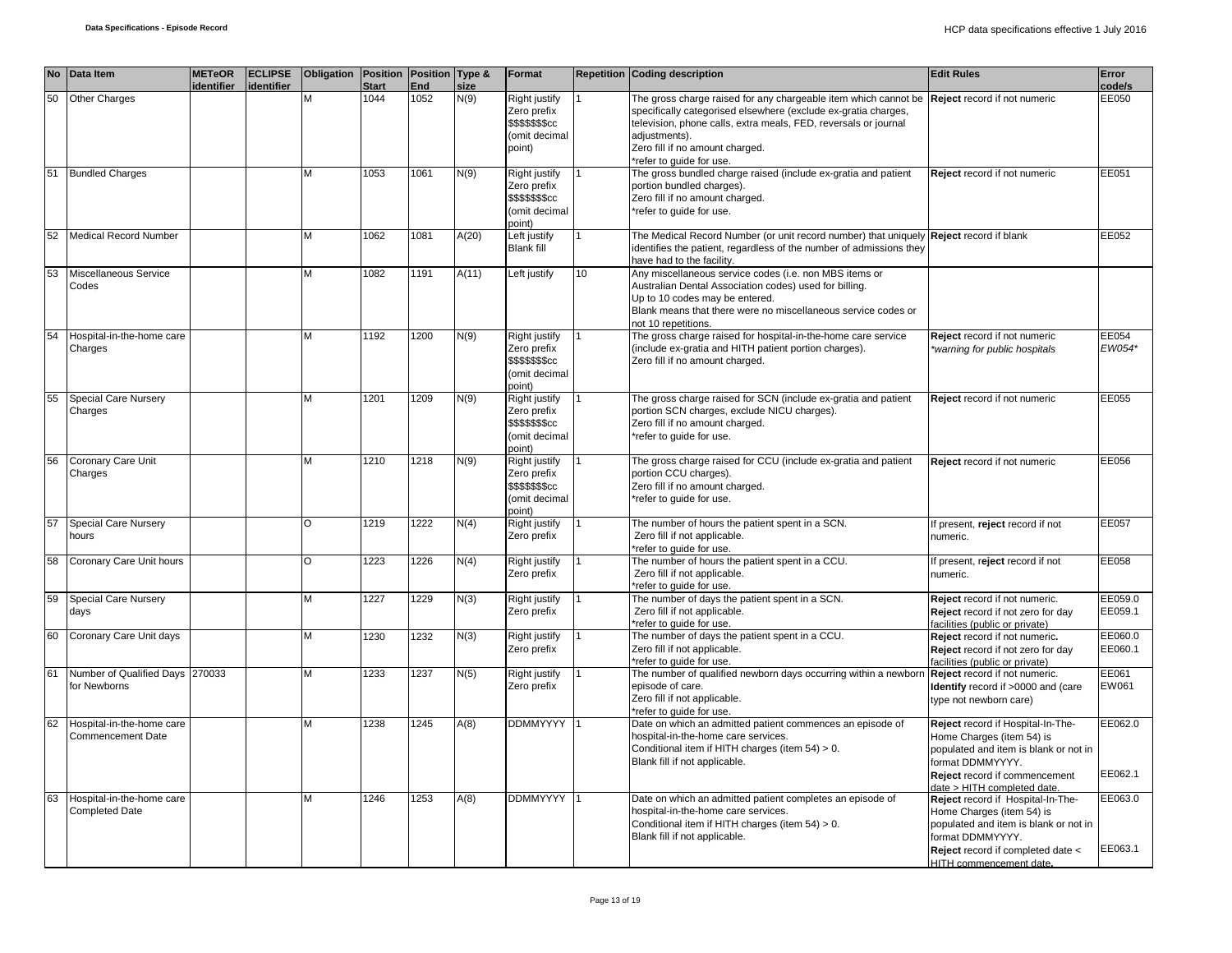| No Data Item                | <b>IMETeOR</b>          | <b>ECLIPSE</b> Obligation Position Position Type & |              |            |              | <b>Format</b> | <b>Repetition Coding description</b>                                   | <b>Edit Rules</b>                          | Error        |
|-----------------------------|-------------------------|----------------------------------------------------|--------------|------------|--------------|---------------|------------------------------------------------------------------------|--------------------------------------------|--------------|
|                             | lidentifier lidentifier |                                                    | <b>Start</b> | <b>End</b> | <b>Isize</b> |               |                                                                        |                                            | code/s       |
| <b>Palliative Care Davs</b> |                         |                                                    | 1254         | 1257       | N(4)         | Right justify | The number of days a patient received palliative care during an        | <b>Reject</b> record if not numeric.       | EE064        |
|                             |                         |                                                    |              |            |              | Zero prefix   | episode.                                                               |                                            |              |
|                             |                         |                                                    |              |            |              |               | Where the entire episode is Palliative, provide the total length of    | <b>Identify</b> record if 0 and palliative | <b>EW064</b> |
|                             |                         |                                                    |              |            |              |               | stav in davs.                                                          | care status (item $25$ ) = 1               |              |
|                             |                         |                                                    |              |            |              |               | Conditional item if Palliative Care Status (item 25) = 1. Zero fill if |                                            |              |
|                             |                         |                                                    |              |            |              |               | no Palliative Care Days.                                               |                                            |              |
|                             |                         |                                                    |              |            |              |               | *refer to guide for use.                                               |                                            |              |

**Total record length = 1257**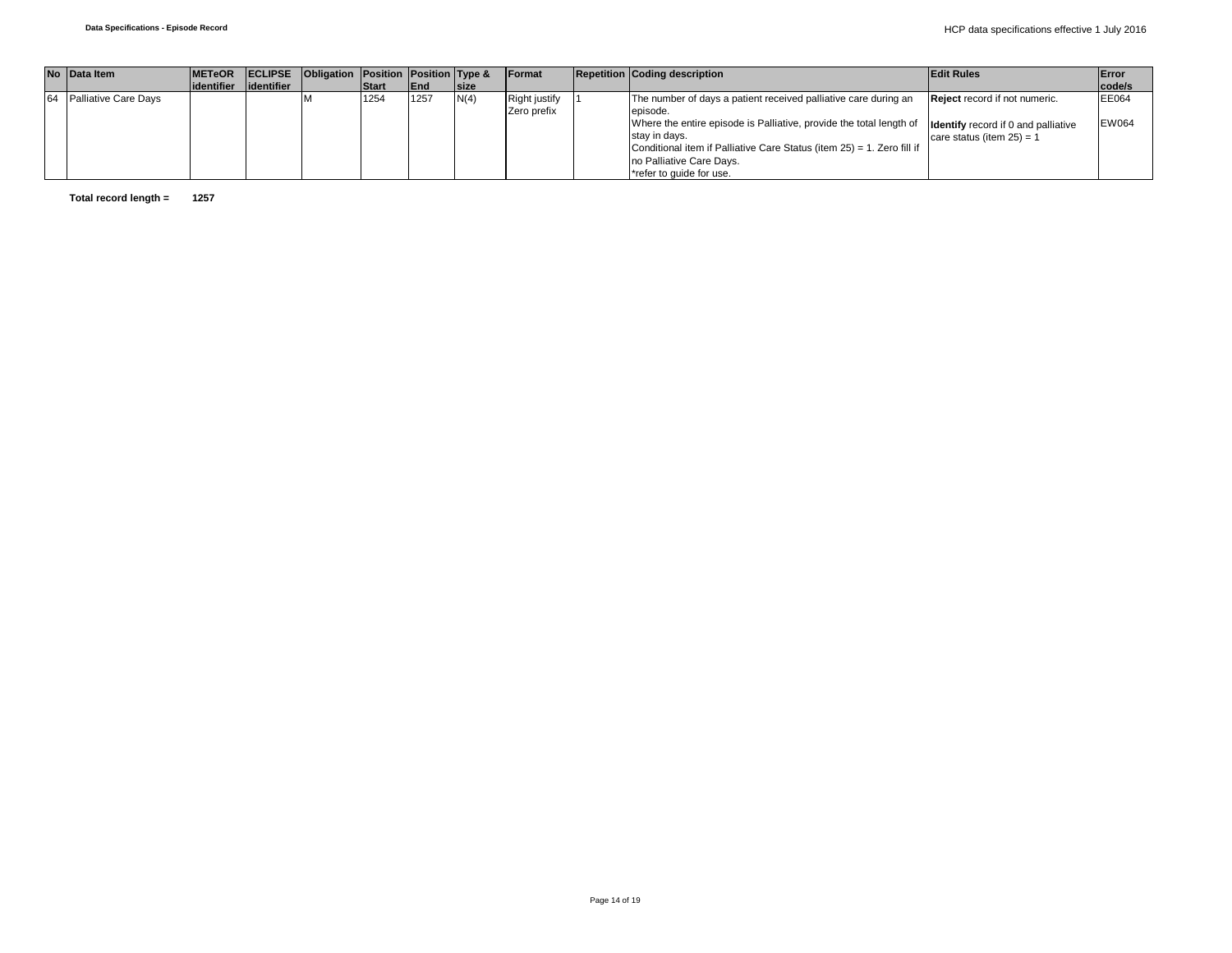|                   | Item No Data Item        | <b>Obligation</b> |           | Position Type & Size | Format          | <b>Comments</b>                                                                                                                                                                    | <b>Edit Rules</b>                                                                                                                                                       | <b>Error Code/s</b>          |
|-------------------|--------------------------|-------------------|-----------|----------------------|-----------------|------------------------------------------------------------------------------------------------------------------------------------------------------------------------------------|-------------------------------------------------------------------------------------------------------------------------------------------------------------------------|------------------------------|
|                   | <b>Provider Number</b>   | M                 | $1 - 8$   | A(8)                 | NNNNNNNA        | The Commonwealth-issued hospital provider number (must be 8 characters,<br>include leading zero)                                                                                   | Reject the file if not a valid 8<br>character Commonwealth<br>provider number                                                                                           | HE01                         |
| $\overline{2}$    | Insurer/Group Identifier | M                 | $9 - 11$  | A(3)                 |                 | The insurer identifier selected from the list of registered private health insurers<br>or the code for the group of insurers (e.g. AHS for Australian Health Service<br>Alliance). |                                                                                                                                                                         |                              |
| 3                 | Disk Reference number    | M                 | $12 - 19$ | A(8)                 |                 | Number identifies the file/disk ID                                                                                                                                                 |                                                                                                                                                                         |                              |
| 4                 | Date Prepared            | M                 | 20-27     | A(8)                 | <b>DDMMYYYY</b> | The date data was prepared by hospital                                                                                                                                             | Reject the file if not in format<br><b>DDMMYYYY</b>                                                                                                                     | HE04                         |
| 5                 | Number of records        | M                 | 28-31     | N(4)                 |                 | The number of episodes on file/disk                                                                                                                                                | <b>Reject</b> the file if mismatch on<br>Episode record count                                                                                                           | HE <sub>05</sub>             |
| 6                 | Test Flag                | M                 | 32        | A(1)                 |                 | T=Test, P=Production                                                                                                                                                               | <b>Reject</b> the file if not numeric                                                                                                                                   | <b>HE05.1</b>                |
|                   | <b>Resubmitted Disk</b>  | M                 | 33        | A(1)                 |                 | Indicates if the file/disk is being resubmitted Y/N                                                                                                                                |                                                                                                                                                                         |                              |
| 8                 | Period From              | м                 | $34 - 41$ | A(8)                 | <b>DDMMYYYY</b> | Period starting (separation month)                                                                                                                                                 | <b>Reject</b> the file if not in format<br><b>DDMMYYYY</b><br>Reject the file if not within date<br>period applicable for month year<br>specified in physical file name | <b>HE08</b><br><b>HE08.1</b> |
| 9                 | Period to                | M                 | 42-49     | A(8)                 | <b>DDMMYYYY</b> | Period ending (separation month)                                                                                                                                                   | Reject the file if not in format<br><b>DDMMYYYY</b>                                                                                                                     | HE09                         |
| 10                | AN-SNAP HCP Version      | M                 | 50-53     | N(4)                 |                 | AN-SNAP HCP version 0500,0700,0800,0900                                                                                                                                            |                                                                                                                                                                         |                              |
| 11                | <b>Blank fill</b>        | M                 | 54-57     | N(4)                 |                 | <b>Blank fill</b>                                                                                                                                                                  |                                                                                                                                                                         |                              |
| $12 \overline{ }$ | File Type                | М                 | 58        | A(1)                 |                 | $S =$ Snap                                                                                                                                                                         |                                                                                                                                                                         |                              |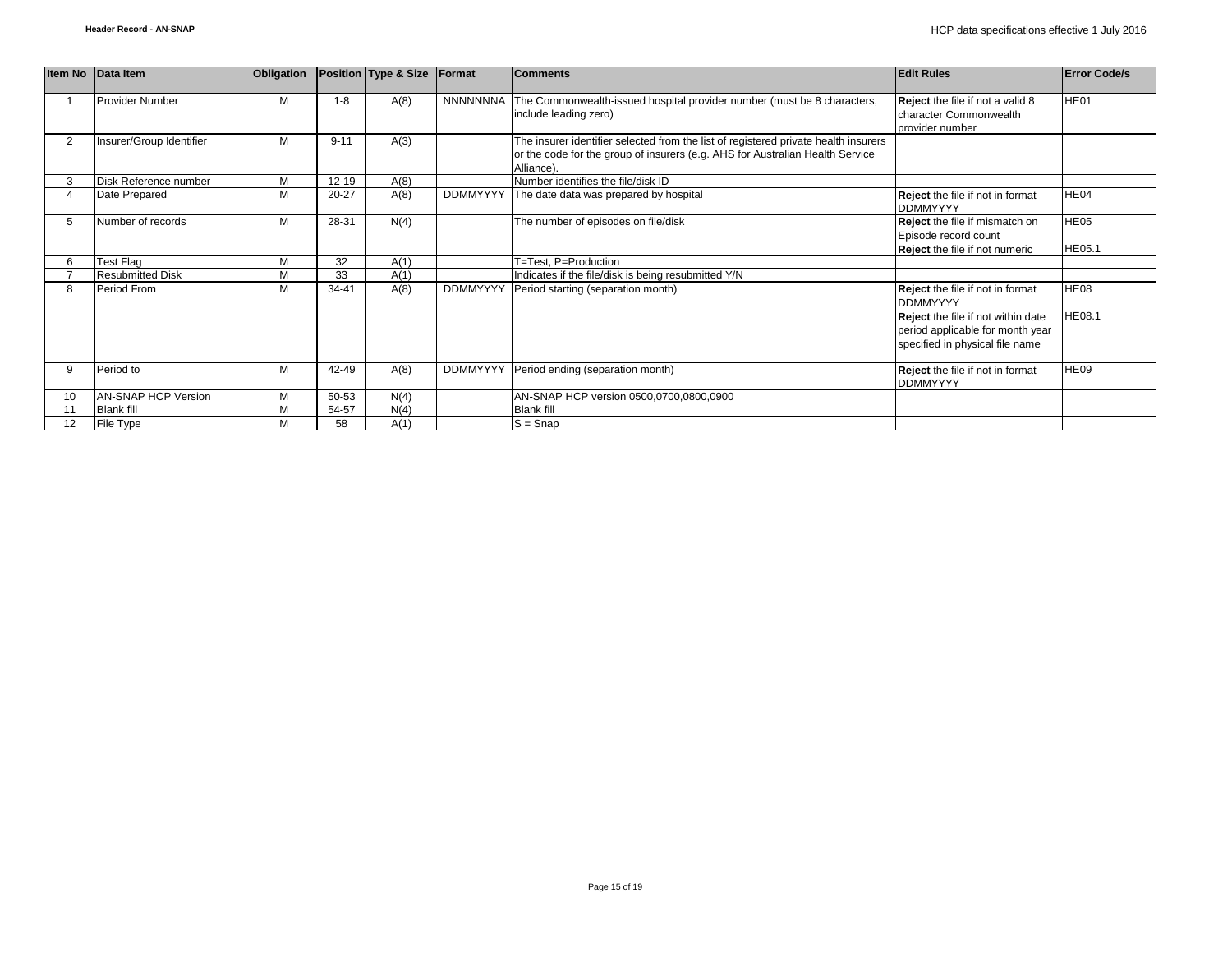|                | No Data Item                     | <b>METeOR</b><br>identifier | <b>ECLIPSE</b><br>lidentifier | Obligation   Position   Position   Type & | <b>Start</b> | End | size  | Format                              | <b>Repetition Coding description</b>                                                                                                                                                                                                                                                                                                                                                                                                                                                                                                                                                                                                                                                                                                                                                                                                          | <b>Edit Rules</b>                                                                                                                 | Error<br>code/s  |
|----------------|----------------------------------|-----------------------------|-------------------------------|-------------------------------------------|--------------|-----|-------|-------------------------------------|-----------------------------------------------------------------------------------------------------------------------------------------------------------------------------------------------------------------------------------------------------------------------------------------------------------------------------------------------------------------------------------------------------------------------------------------------------------------------------------------------------------------------------------------------------------------------------------------------------------------------------------------------------------------------------------------------------------------------------------------------------------------------------------------------------------------------------------------------|-----------------------------------------------------------------------------------------------------------------------------------|------------------|
|                | Insurer Membership<br>Identifier |                             |                               | M                                         |              | 15  | A(15) | Left justify                        | Insurer membership identifier.                                                                                                                                                                                                                                                                                                                                                                                                                                                                                                                                                                                                                                                                                                                                                                                                                | Reject record if not same as Source<br>Identifier value in FILE HEADER<br>item 2.                                                 | AE001.1          |
| <b>2</b>       | Insurer Identifier               |                             |                               | M                                         | 16           | 18  | A(3)  | Left justify                        | Insurer identifier selected from the list of registered private health<br>insurers.                                                                                                                                                                                                                                                                                                                                                                                                                                                                                                                                                                                                                                                                                                                                                           | Reject record if blank                                                                                                            | AE002            |
| 3              | <b>AN-SNAP Identifier</b>        |                             |                               | <b>MAA</b>                                | 19           | 33  | A(15) | Left justify                        | A unique identifier for this AN-SNAP record that links it to the<br>associated episode (and/or medical and prosthetic records). It is a<br>combination of the Medical Record Number (in the Episode<br>record) and hyphen and a record number (sequential counter)                                                                                                                                                                                                                                                                                                                                                                                                                                                                                                                                                                            | Reject record if blank<br>Identify record if no hyphen in the<br>Identifier                                                       | AE003<br>AW003.1 |
|                |                                  |                             |                               |                                           |              |     |       |                                     |                                                                                                                                                                                                                                                                                                                                                                                                                                                                                                                                                                                                                                                                                                                                                                                                                                               | <b>Identify</b> record if the characters prior<br>to the hyphen do not match a<br>Medical Record Number in the<br>Enisode Records | AW003.2          |
|                | <b>Family Name</b>               | 286953                      |                               | $\circ$                                   | 34           | 61  | A(28) | Left justify                        | That part of a name a person usually has in common with some<br>other members of his/her family, as distinguished from his/her<br>given names, as represented by text.                                                                                                                                                                                                                                                                                                                                                                                                                                                                                                                                                                                                                                                                        | Identify record if blank                                                                                                          | AE004            |
| 5              | Given Name                       | 287035                      |                               | $\circ$                                   | 62           | 81  | A(20) | Left justify                        | The person's identifying name within the family group or by which<br>the person is socially identified, as represented by text.                                                                                                                                                                                                                                                                                                                                                                                                                                                                                                                                                                                                                                                                                                               | <b>Identify</b> record if blank                                                                                                   | AW005            |
|                | Date of Birth                    | 287007                      |                               | M                                         | 82           | 89  | A(8)  | <b>DDMMYYYY</b>                     | The date of birth of the person.                                                                                                                                                                                                                                                                                                                                                                                                                                                                                                                                                                                                                                                                                                                                                                                                              | Reject record if not in format<br><b>DDMMYYYY</b>                                                                                 | AE006            |
|                | Postcode - Australian            | 287224                      |                               | M                                         | 90           | 93  | N(4)  | <b>Right justify</b><br>Zero prefix | The numeric descriptor for a postal delivery area, aligned with<br>locality, suburb or place for the address of a person.<br>9999 = unknown postcode<br>$8888 = 0$ verseas                                                                                                                                                                                                                                                                                                                                                                                                                                                                                                                                                                                                                                                                    | Reject record if not (a valid<br>Australian postcode or 8888 or<br>9999).                                                         | AE007            |
| $\overline{8}$ | <b>Sex</b>                       | 287316                      |                               | M                                         | 94           | 94  | N(1)  |                                     | The biological distinction between male and female, as<br>represented by a code.<br>$1 = Male$<br>$2 =$ Female<br>$3$ = Intersex or Indeterminate<br>9 = Not stated / inadequately described                                                                                                                                                                                                                                                                                                                                                                                                                                                                                                                                                                                                                                                  | Reject record if not (1, 2, 3 or 9)                                                                                               | AE008            |
| $\mathbf{Q}$   | <b>Admission Date</b>            | 269967                      |                               | M                                         | 95           | 102 | A(8)  | DDMMYYYY 1                          | Date on which an admitted patient commences an episode of<br>care.                                                                                                                                                                                                                                                                                                                                                                                                                                                                                                                                                                                                                                                                                                                                                                            | Reject record if not in format<br><b>DDMMYYYY</b>                                                                                 | AE009            |
| 10             | <b>Separation Date</b>           | 270025                      |                               | M                                         | 103          | 110 | A(8)  | DDMMYYYY                            | Date on which an admitted patient completes an episode of care.                                                                                                                                                                                                                                                                                                                                                                                                                                                                                                                                                                                                                                                                                                                                                                               | Reject file if not in format<br>DDMMYYYY, or if not ≥ admission<br>date, or if MM is not same as month<br>input in Fund Header    | AE010            |
|                | 11 Episode Type                  |                             |                               | M                                         | 111          | 111 | A(1)  |                                     | An indicator of the type of admitted rehabilitation program<br>undertaken during the episode that relates to the AN-SNAP<br>records.<br>O = Overnight Admitted Patient - Assign this value for patients<br>who stay overnight during the admitted rehabilitation program.<br>S = Same-day Admitted Patient - Assign this value for patients<br>who undertake an admitted rehabilitation program consisting of<br>multiple same day visits/services. It is recommended that one AN-<br>SNAP record is reported that covers the entire program (not<br>separate episodes for each visit/service). In this case, Admission<br>$date = date of 1st visit/serverice and Separation date = date of last$<br>visit/service in the Same-day admitted program. The AN-SNAP<br>record should be linked to the episode with the same separation<br>date. | Reject record if not ('O' or 'S')                                                                                                 | AE011            |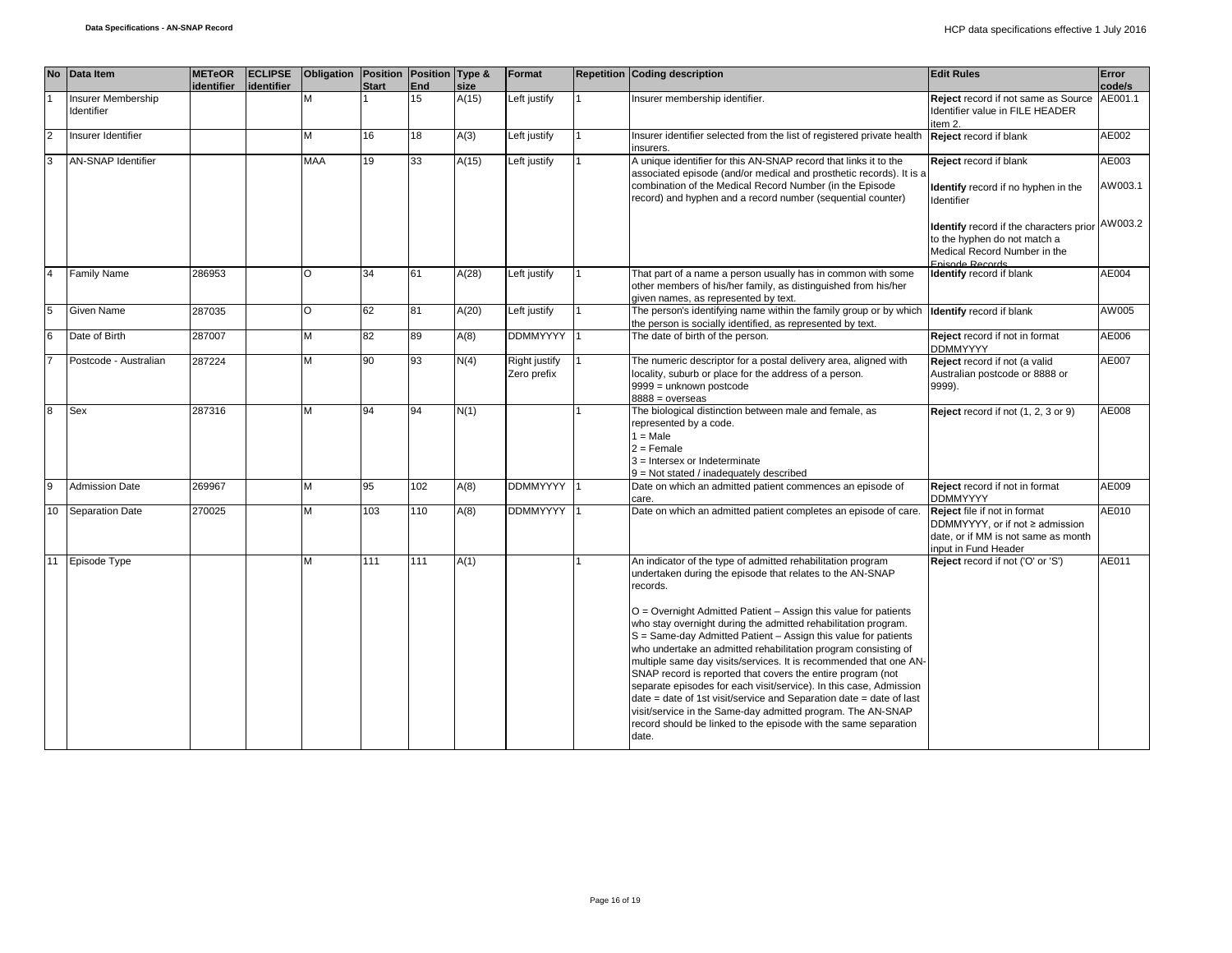|    | No Data Item                        | <b>METeOR</b><br>identifier | <b>ECLIPSE</b><br>identifier | Obligation   Position   Position   Type & | <b>Start</b> | End | size | Format                  |    | <b>Repetition Coding description</b>                                                                                                                                  | <b>Edit Rules</b>                                                                    | Error<br>code/s |
|----|-------------------------------------|-----------------------------|------------------------------|-------------------------------------------|--------------|-----|------|-------------------------|----|-----------------------------------------------------------------------------------------------------------------------------------------------------------------------|--------------------------------------------------------------------------------------|-----------------|
| 12 | Admission FIM Item<br>Scores        |                             |                              | M                                         | 112          | 129 | N(1) |                         | 18 | The FIM score on admission for each of the 18 FIM motor and<br>cognition items<br>No Helper:                                                                          | <b>Reject</b> record if not $(1, 2, 3, 4, 5, 6)$<br>or 7) and episode type is O.     | AE012           |
|    |                                     |                             |                              |                                           |              |     |      |                         |    | Score of 7 - Complete Independence<br>Score of 6 - Modified Independence                                                                                              | If present, reject if not numeric.                                                   | AE012.1         |
|    |                                     |                             |                              |                                           |              |     |      |                         |    | Helper:<br>Score of 5 - Supervision or setup                                                                                                                          | <b>Identify</b> record if episode type is S<br>and not blank fill                    | AW012           |
|    |                                     |                             |                              |                                           |              |     |      |                         |    | Score of 4 - Minimal assistance<br>Score of 3 - Moderate assistance                                                                                                   |                                                                                      |                 |
|    |                                     |                             |                              |                                           |              |     |      |                         |    | Score of 2 - Maximal assistance<br>Score of 1 - Total assistance                                                                                                      |                                                                                      |                 |
| 13 | Discharge FIM Item                  |                             |                              | м                                         | 130          | 147 | N(1) |                         | 18 | *refer to quide for use<br>The FIM score on discharge for each of the 18 FIM motor and                                                                                | <b>Reject</b> record if not (1, 2, 3, 4, 5, 6)                                       | AE013           |
|    | Scores                              |                             |                              |                                           |              |     |      |                         |    | cognition items.<br>No Helper:                                                                                                                                        | or 7) and episode type is O and not<br>Episode Mode of Separation = 8                |                 |
|    |                                     |                             |                              |                                           |              |     |      |                         |    | Score of 7 - Complete Independence                                                                                                                                    |                                                                                      | AE013.1         |
|    |                                     |                             |                              |                                           |              |     |      |                         |    | Score of 6 - Modified Independence<br>Helper:                                                                                                                         | If present, reject if not numeric.                                                   |                 |
|    |                                     |                             |                              |                                           |              |     |      |                         |    | Score of 5 - Supervision or setup<br>Score of 4 - Minimal assistance                                                                                                  | Identify record if episode type is S<br>and not blank fill                           | AW013           |
|    |                                     |                             |                              |                                           |              |     |      |                         |    | Score of 3 - Moderate assistance<br>Score of 2 - Maximal assistance                                                                                                   |                                                                                      |                 |
|    |                                     |                             |                              |                                           |              |     |      |                         |    | Score of 1 - Total assistance<br>*refer to quide for use                                                                                                              |                                                                                      |                 |
| 14 | <b>AROC Impairment Codes</b>        |                             |                              | M                                         | 148          | 154 | A(7) | NN.NNNN<br>Left justify |    | Enter the Impairment Code (AUS version 2) that best describes<br>the primary reason for admission to the rehabilitation episode.                                      | Reject record if not a valid code                                                    | AE014           |
|    |                                     |                             |                              |                                           |              |     |      |                         |    | Code as specifically as possible and where possible avoid the<br>use of impairment group 13 - 'Other Disabling Impairments'.                                          |                                                                                      |                 |
|    |                                     |                             |                              |                                           |              |     |      |                         |    | Each entry should consist of:<br>two (2) digits that represent the impairment group (zero prefixed                                                                    |                                                                                      |                 |
|    |                                     |                             |                              |                                           |              |     |      |                         |    | if 1 digit)<br>a decimal point                                                                                                                                        |                                                                                      |                 |
|    |                                     |                             |                              |                                           |              |     |      |                         |    | up to four (4) digits that represent more specific categories<br>within impairment groups if applicable (blank fill any unused                                        |                                                                                      |                 |
|    |                                     |                             |                              |                                           |              |     |      |                         |    | characters).                                                                                                                                                          |                                                                                      |                 |
| 15 | <b>Assessment Only</b><br>Indicator |                             |                              | М                                         | 155          | 155 | N(1) |                         |    | Whether only assessment, and no treatment, was provided during <b>Reject</b> record if not (1 or 2)<br>an episode of admitted patient care, as represented by a code. |                                                                                      | AE015           |
|    |                                     |                             |                              |                                           |              |     |      |                         |    | Assessment only occurs when the person was seen on one<br>occasion only for assessment and no rehabilitation treatment and                                            |                                                                                      |                 |
|    |                                     |                             |                              |                                           |              |     |      |                         |    | no further intervention by this service team is planned to occur<br>within the next 90 days. If a person is booked/seen for subsequent                                |                                                                                      |                 |
|    |                                     |                             |                              |                                           |              |     |      |                         |    | treatment within 90 days, they are not Assessment Only. If a<br>person is booked for subsequent assessment (but not treatment),                                       |                                                                                      |                 |
|    |                                     |                             |                              |                                           |              |     |      |                         |    | they are assessment only. Record:<br>$1 = Yes$                                                                                                                        |                                                                                      |                 |
|    |                                     |                             |                              |                                           |              |     |      |                         |    | $2 = No$                                                                                                                                                              |                                                                                      |                 |
| 16 | <b>AN-SNAP Class</b>                |                             |                              | M                                         | 156          | 159 | A(4) |                         |    | The AN-SNAP class to which the episode is assigned. AN-SNAP<br>Class is only applicable to overnight episodes and must be                                             | Reject if not a valid code and<br>episode type $=$ $O$                               | AE016           |
|    |                                     |                             |                              |                                           |              |     |      |                         |    | reported as 4 characters.                                                                                                                                             |                                                                                      |                 |
|    |                                     |                             |                              |                                           |              |     |      |                         |    |                                                                                                                                                                       | <b>Identify</b> record if AN-SNAP Version<br>$= 02$ or 03 and episode type $= S$ and | AW016           |
|    |                                     |                             |                              |                                           |              |     |      |                         |    |                                                                                                                                                                       | not blank fill.                                                                      |                 |
|    |                                     |                             |                              |                                           |              |     |      |                         |    |                                                                                                                                                                       | <b>Identify</b> record if AN-SNAP Version<br>$= 04$ and episode type $= S$ and not   | AW016.1         |
|    |                                     |                             |                              |                                           |              |     |      |                         |    |                                                                                                                                                                       | '4J01'                                                                               |                 |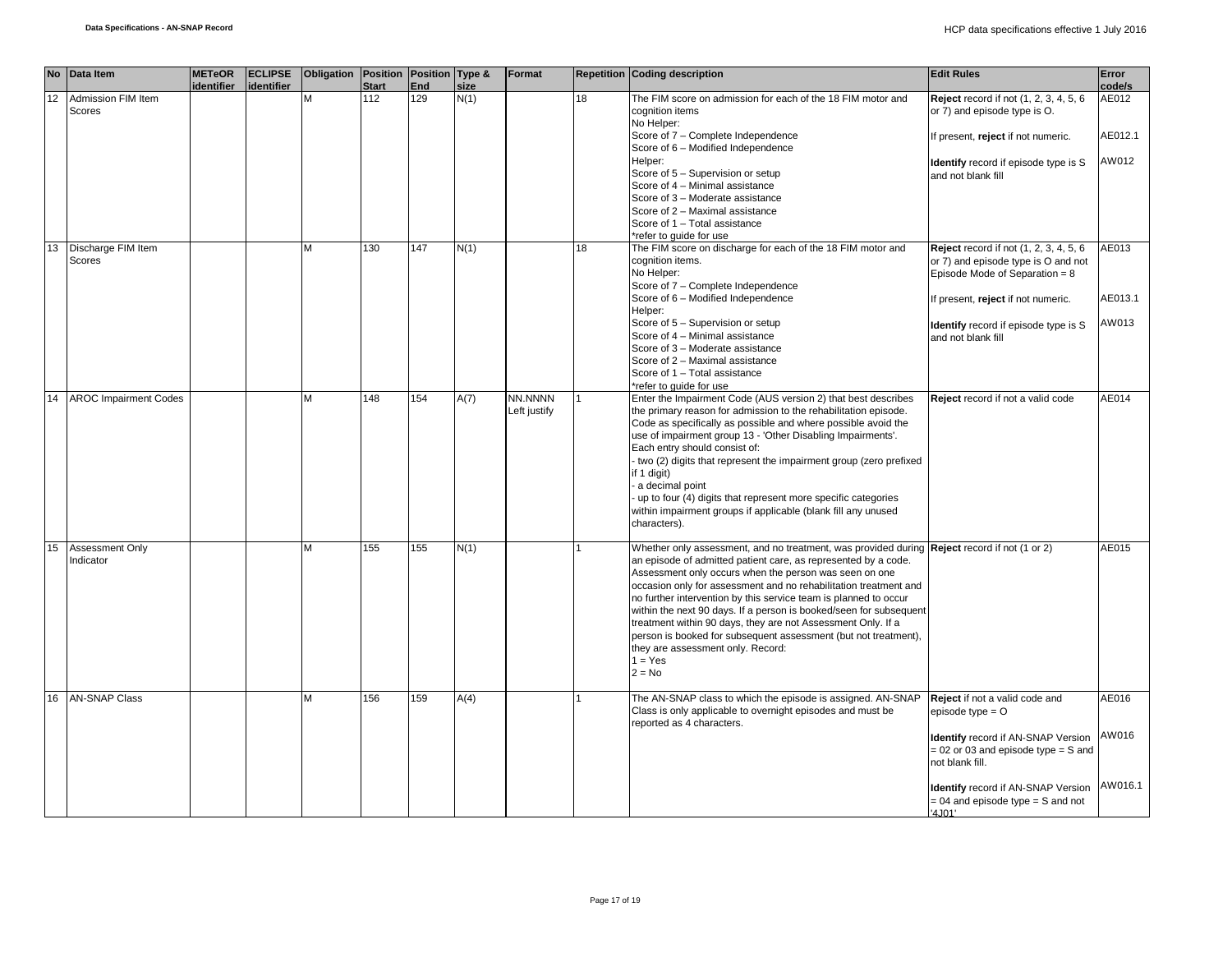| No Data Item                | <b>METeOR</b> | <b>ECLIPSE</b> | Obligation Position Position Type & |       |      |             | Format          | <b>Repetition Coding description</b>                                                                                                                          | <b>Edit Rules</b>                                                         | Error   |
|-----------------------------|---------------|----------------|-------------------------------------|-------|------|-------------|-----------------|---------------------------------------------------------------------------------------------------------------------------------------------------------------|---------------------------------------------------------------------------|---------|
|                             | lidentifier   | lidentifier    |                                     | Start | End  | <b>size</b> |                 |                                                                                                                                                               |                                                                           | code/s  |
| 17 SNAP Version             |               |                |                                     | 160   | 161  | N(2)        |                 | The version of the AN-SNAP Classification used to report item 16. Reject record if not (01, 02, 03 or<br>$02 = AN-SNAP$ Version 2<br>$03 = AN-SNAP$ Version 3 | 04) and episode type = $O$                                                | AE017   |
|                             |               |                |                                     |       |      |             |                 | $04 = AN-SNAP$ Version 4                                                                                                                                      | If present, reject if not numeric.                                        | AE017.1 |
|                             |               |                |                                     |       |      |             |                 |                                                                                                                                                               | <b>Identify</b> record if episode type $=$ S<br>and not 04 or blank fill. | AW017.1 |
|                             |               |                |                                     |       |      |             |                 |                                                                                                                                                               | <b>Identify</b> if (01) and episode type $=$ O                            | AW017.2 |
| 18 Rehabilitation plan date | 341640        |                |                                     | 162   | 169  | A(8)        | <b>DDMMYYYY</b> | The date a multi-disciplinary rehabilitation plan is established for<br>an episode of admitted patient care.                                                  | <b>Reject</b> record if not in format<br><b>DDMMYYYY</b>                  | AE018   |
| 19 Discharge plan date      |               |                |                                     | 170   | 1177 | A(8)        | <b>DDMMYYYY</b> | The date a discharge plan is established for an episode of<br>admitted patient care.                                                                          | Reject record if not in format<br><b>DDMMYYYY</b>                         | AE019   |

**Total record length = 177**